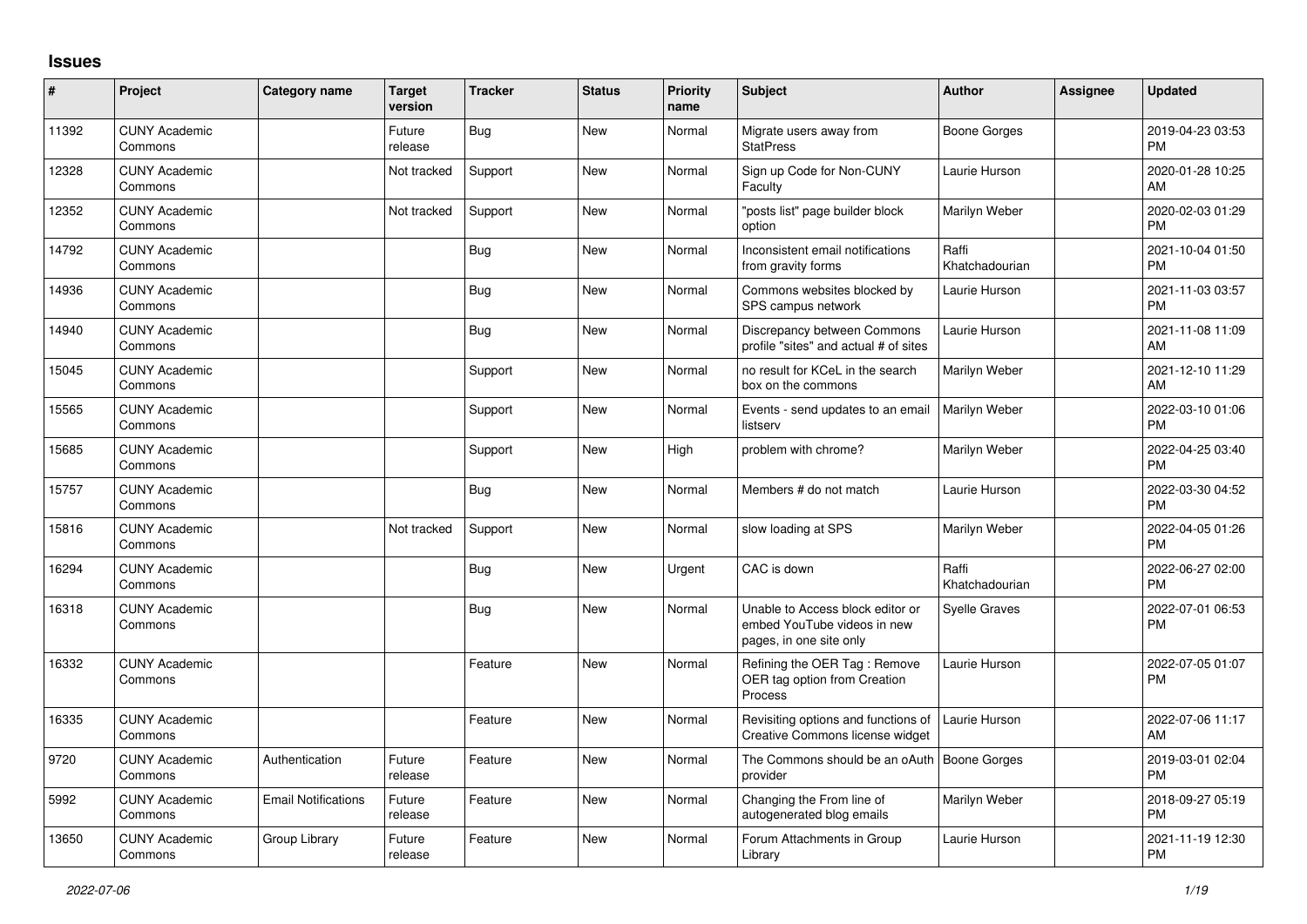| #     | Project                         | <b>Category name</b>     | <b>Target</b><br>version | <b>Tracker</b> | <b>Status</b> | <b>Priority</b><br>name | <b>Subject</b>                                                                                               | Author                  | <b>Assignee</b> | <b>Updated</b>                |
|-------|---------------------------------|--------------------------|--------------------------|----------------|---------------|-------------------------|--------------------------------------------------------------------------------------------------------------|-------------------------|-----------------|-------------------------------|
| 11860 | <b>CUNY Academic</b><br>Commons | Registration             | Future<br>release        | Feature        | New           | Normal                  | <b>Ensure Students Are Aware They</b><br>Can Use Aliases At Registration                                     | scott voth              |                 | 2019-09-24 08:46<br>AM        |
| 13048 | <b>CUNY Academic</b><br>Commons | Shortcodes and<br>embeds | Future<br>release        | Feature        | New           | Normal                  | Jupyter Notebooks support                                                                                    | Boone Gorges            |                 | 2020-07-14 11:46<br>AM        |
| 5199  | <b>CUNY Academic</b><br>Commons | Social Paper             | Future<br>release        | Feature        | New           | Normal                  | add tables to the SP editor                                                                                  | Marilyn Weber           |                 | 2016-10-24 11:27<br>AM        |
| 5205  | <b>CUNY Academic</b><br>Commons | Social Paper             | Future<br>release        | Feature        | New           | Normal                  | Social Paper folders                                                                                         | Marilyn Weber           |                 | 2016-02-11 10:24<br>PM        |
| 5488  | <b>CUNY Academic</b><br>Commons | Social Paper             | Future<br>release        | <b>Bug</b>     | New           | Normal                  | Add a "last edited by" field to<br>Social Paper group directories                                            | Boone Gorges            |                 | 2016-04-21 10:05<br>PM        |
| 5489  | <b>CUNY Academic</b><br>Commons | Social Paper             | Future<br>release        | Feature        | New           | Normal                  | Asc/desc sorting for Social Paper<br>directories                                                             | <b>Boone Gorges</b>     |                 | 2016-04-21 10:06<br><b>PM</b> |
| 6332  | <b>CUNY Academic</b><br>Commons | WordPress (misc)         | Future<br>release        | Feature        | New           | Normal                  | Allow uploaded files to be marked<br>as private in an ad hoc way                                             | Boone Gorges            |                 | 2016-10-17 11:41<br><b>PM</b> |
| 6755  | <b>CUNY Academic</b><br>Commons | WordPress (misc)         | Future<br>release        | Bug            | New           | Normal                  | Cannot Deactivate Plugin                                                                                     | Laura Kane              |                 | 2016-11-16 01:12<br>PM        |
| 11024 | <b>CUNY Academic</b><br>Commons | WordPress (misc)         | Future<br>release        | <b>Bug</b>     | New           | Normal                  | Subsites should not show "you<br>should update your .htaccess<br>now" notice after permalink setting<br>save | Boone Gorges            |                 | 2019-01-28 01:35<br><b>PM</b> |
| 11843 | <b>CUNY Academic</b><br>Commons | WordPress (misc)         | Future<br>release        | Design/UX      | New           | Normal                  | Tweaking the Gutenberg Editor<br>Interface                                                                   | Laurie Hurson           |                 | 2022-04-26 12:00<br>PM        |
| 16255 | <b>CUNY Academic</b><br>Commons | WordPress (misc)         |                          | <b>Bug</b>     | New           | Normal                  | Need to define 'MULTISITE'<br>constant in wp-config.php                                                      | Raymond Hoh             |                 | 2022-06-19 09:31<br>AM        |
| 364   | <b>CUNY Academic</b><br>Commons | <b>WordPress Plugins</b> | Future<br>release        | Feature        | New           | Normal                  | <b>Bulletin Board</b>                                                                                        | <b>Matt Gold</b>        |                 | 2015-01-05 08:50<br><b>PM</b> |
| 12573 | <b>CUNY Academic</b><br>Commons | <b>WordPress Plugins</b> | Future<br>release        | <b>Bug</b>     | <b>New</b>    | Normal                  | <b>CommentPress Core Issues</b>                                                                              | scott voth              |                 | 2020-03-24 04:32<br><b>PM</b> |
| 16314 | <b>CUNY Academic</b><br>Commons | <b>WordPress Plugins</b> |                          | Feature        | New           | Normal                  | Install Multicollab plug-in?                                                                                 | Raffi<br>Khatchadourian |                 | 2022-06-29 03:44<br>PM        |
| 14911 | <b>CUNY Academic</b><br>Commons | <b>WordPress Themes</b>  | Not tracked              | Support        | New           | Normal                  | Twentytwentyone theme                                                                                        | Marilyn Weber           |                 | 2021-10-28 10:37<br>AM        |
| 11519 | <b>CUNY Academic</b><br>Commons |                          | Not tracked              | Support        | Assigned      | Normal                  | comment option not appearing                                                                                 | Marilyn Weber           |                 | 2019-09-24 10:28<br>AM        |
| 12436 | <b>CUNY Academic</b><br>Commons |                          | Not tracked              | <b>Bug</b>     | Assigned      | Normal                  | Nightly system downtime                                                                                      | Boone Gorges            |                 | 2020-08-01 09:30<br>AM        |
| 11848 | <b>CUNY Academic</b><br>Commons |                          | Not tracked              | Support        | Hold          | Normal                  | a Dean of Faculty wants to share a   Marilyn Weber<br>large file                                             |                         |                 | 2019-09-24 08:44<br>AM        |
| 13912 | <b>CUNY Academic</b><br>Commons |                          | Not tracked              | Feature        | Hold          | Low                     | posting "missed schedule"                                                                                    | Marilyn Weber           |                 | 2021-02-23 10:46<br>AM        |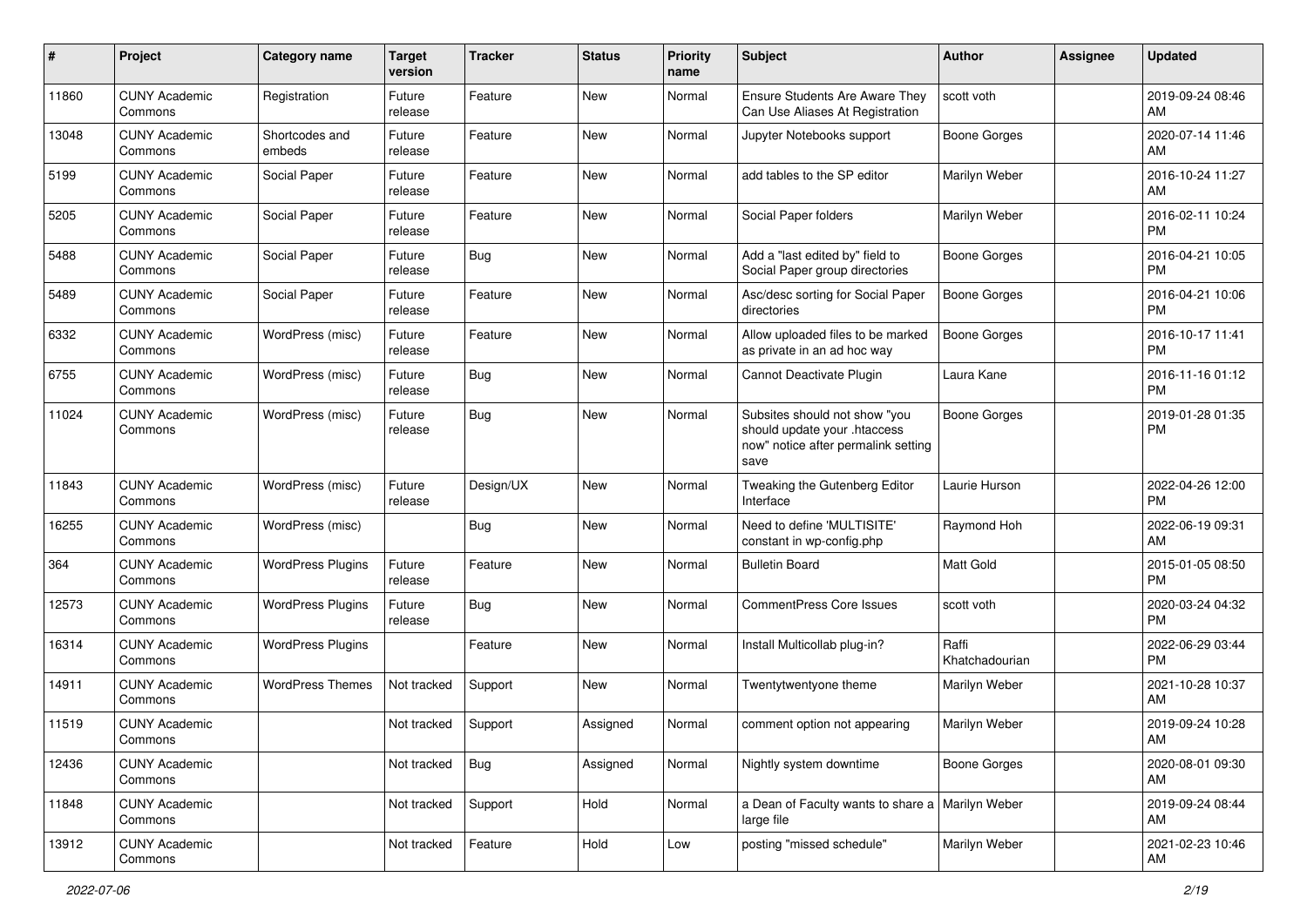| #     | Project                         | <b>Category name</b> | <b>Target</b><br>version | <b>Tracker</b> | <b>Status</b>        | <b>Priority</b><br>name | <b>Subject</b>                                                    | <b>Author</b>        | <b>Assignee</b> | <b>Updated</b>                |
|-------|---------------------------------|----------------------|--------------------------|----------------|----------------------|-------------------------|-------------------------------------------------------------------|----------------------|-----------------|-------------------------------|
| 10657 | <b>CUNY Academic</b><br>Commons |                      | Not tracked              | Support        | Reporter<br>Feedback | Normal                  | child theme problems                                              | Marilyn Weber        |                 | 2018-11-08 01:19<br><b>PM</b> |
| 11131 | <b>CUNY Academic</b><br>Commons |                      | Future<br>release        | Feature        | Reporter<br>Feedback | Normal                  | Image Annotation Plugins                                          | Laurie Hurson        |                 | 2019-02-26 11:33<br>AM        |
| 11509 | <b>CUNY Academic</b><br>Commons |                      | Not tracked              | Support        | Reporter<br>Feedback | Normal                  | deleted Page causing a Menu<br>problem?                           | Marilyn Weber        |                 | 2019-06-04 09:54<br>AM        |
| 11771 | <b>CUNY Academic</b><br>Commons |                      | Not tracked              | Support        | Reporter<br>Feedback | Normal                  | post displays in sections                                         | Marilyn Weber        |                 | 2019-08-20 10:34<br>AM        |
| 11787 | <b>CUNY Academic</b><br>Commons |                      | Not tracked              | Support        | Reporter<br>Feedback | Normal                  | automated comments notifications<br>on ZenDesk                    | Marilyn Weber        |                 | 2019-08-26 06:18<br><b>PM</b> |
| 12198 | <b>CUNY Academic</b><br>Commons |                      | Not tracked              | <b>Bug</b>     | Reporter<br>Feedback | Normal                  | Duplicate listing in My Sites                                     | Tom Harbison         |                 | 2019-12-09 05:50<br><b>PM</b> |
| 13034 | <b>CUNY Academic</b><br>Commons |                      | Not tracked              | Support        | Reporter<br>Feedback | Normal                  | a site is asking people to join the<br>Commons to get a download  | Marilyn Weber        |                 | 2020-07-12 07:23<br>AM        |
| 13255 | <b>CUNY Academic</b><br>Commons |                      | Not tracked              | Support        | Reporter<br>Feedback | Normal                  | Accessibility problems                                            | Marilyn Weber        |                 | 2020-09-01 05:48<br><b>PM</b> |
| 14398 | <b>CUNY Academic</b><br>Commons |                      | Not tracked              | Support        | Reporter<br>Feedback | Normal                  | Events plug-in notification problem                               | <b>Marilyn Weber</b> |                 | 2021-05-11 11:21<br>AM        |
| 14538 | <b>CUNY Academic</b><br>Commons |                      | Not tracked              | Support        | Reporter<br>Feedback | Normal                  | <b>Weebly To Commons</b>                                          | Laurie Hurson        |                 | 2021-09-14 10:47<br>AM        |
| 14629 | <b>CUNY Academic</b><br>Commons |                      | Not tracked              | <b>Bug</b>     | Reporter<br>Feedback | Normal                  | Possible Post Order Bug?                                          | <b>Syelle Graves</b> |                 | 2021-09-14 10:47<br>AM        |
| 14784 | <b>CUNY Academic</b><br>Commons |                      |                          | Support        | Reporter<br>Feedback | Normal                  | User report of logo problem when<br>using Customizer theme        | Marilyn Weber        |                 | 2021-09-17 10:25<br>AM        |
| 14842 | <b>CUNY Academic</b><br>Commons |                      | Not tracked              | Support        | Reporter<br>Feedback | Normal                  | Question about widgets and block<br>editor                        | Gina Cherry          |                 | 2021-10-06 03:01<br><b>PM</b> |
| 14900 | <b>CUNY Academic</b><br>Commons |                      | Not tracked              | Support        | Reporter<br>Feedback | Normal                  | previous theme?                                                   | Marilyn Weber        |                 | 2021-10-25 10:31<br>AM        |
| 15169 | <b>CUNY Academic</b><br>Commons |                      | 2.0.3                    | Support        | Reporter<br>Feedback | Normal                  | new Prelude website zipfiles for<br>custom theme and other files. | Marilyn Weber        |                 | 2022-06-29 11:32<br>AM        |
| 15176 | <b>CUNY Academic</b><br>Commons |                      | Not tracked              | Support        | Reporter<br>Feedback | Normal                  | Archiving Q Writing & Old<br>Wordpress Sites on the Commons       | Laurie Hurson        |                 | 2022-02-08 10:28<br>AM        |
| 15260 | <b>CUNY Academic</b><br>Commons |                      |                          | Support        | Reporter<br>Feedback | Normal                  | Diacritical markings   European<br>Stages                         | Marilyn Weber        |                 | 2022-02-04 08:16<br>AM        |
| 15370 | <b>CUNY Academic</b><br>Commons |                      |                          | Support        | Reporter<br>Feedback | Normal                  | All-in-One Event Calendar?                                        | Marilyn Weber        |                 | 2022-02-17 11:03<br>AM        |
| 15613 | <b>CUNY Academic</b><br>Commons |                      | 2.0.3                    | Feature        | Reporter<br>Feedback | Normal                  | Adding "Passster" plugin                                          | Laurie Hurson        |                 | 2022-06-29 11:32<br>AM        |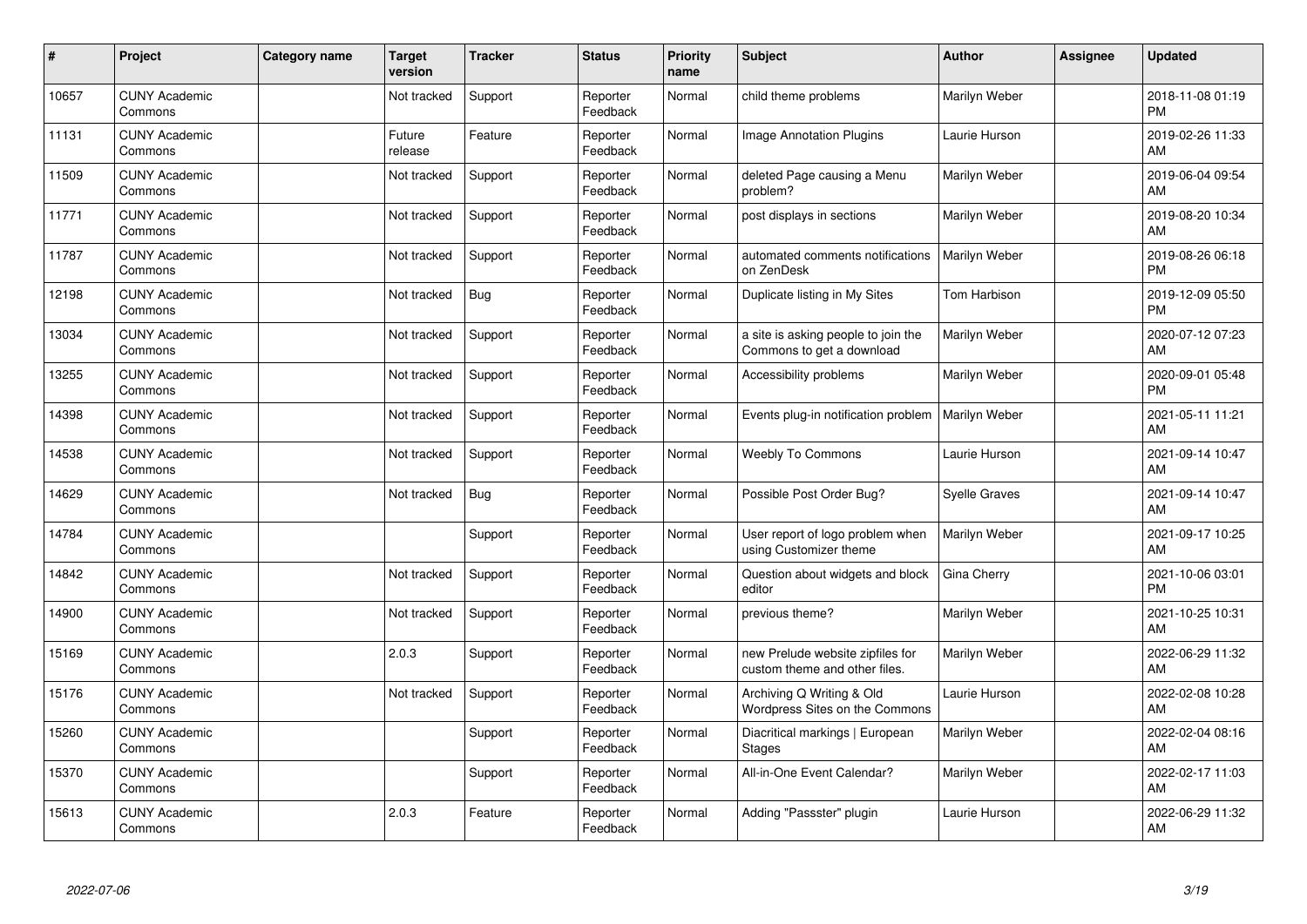| #     | Project                         | <b>Category name</b>      | <b>Target</b><br>version | <b>Tracker</b> | <b>Status</b>        | <b>Priority</b><br>name | <b>Subject</b>                                                                                | <b>Author</b>           | <b>Assignee</b> | <b>Updated</b>                |
|-------|---------------------------------|---------------------------|--------------------------|----------------|----------------------|-------------------------|-----------------------------------------------------------------------------------------------|-------------------------|-----------------|-------------------------------|
| 15655 | <b>CUNY Academic</b><br>Commons |                           | 2.0.3                    | Support        | Reporter<br>Feedback | Normal                  | Event Aggregator plugin?                                                                      | Marilyn Weber           |                 | 2022-06-29 11:32<br>AM        |
| 15923 | <b>CUNY Academic</b><br>Commons |                           | Not tracked              | Feature        | Reporter<br>Feedback | Normal                  | <b>Bellows Plugin Adjustments</b>                                                             | Laurie Hurson           |                 | 2022-04-20 10:10<br>AM        |
| 16099 | <b>CUNY Academic</b><br>Commons |                           |                          | Support        | Reporter<br>Feedback | Normal                  | request for Newsletter Glue                                                                   | Marilyn Weber           |                 | 2022-05-13 12:14<br><b>PM</b> |
| 16290 | <b>CUNY Academic</b><br>Commons |                           |                          | Feature        | Reporter<br>Feedback | Normal                  | Add Table Of Contents Block<br>plug-in                                                        | Raffi<br>Khatchadourian |                 | 2022-06-24 10:26<br>AM        |
| 12350 | <b>CUNY Academic</b><br>Commons | <b>Blogs (BuddyPress)</b> | Not tracked              | Support        | Reporter<br>Feedback | Normal                  | URL creation problem                                                                          | Marilyn Weber           |                 | 2020-02-03 11:27<br>AM        |
| 11556 | <b>CUNY Academic</b><br>Commons | Courses                   | Not tracked              | <b>Bug</b>     | Reporter<br>Feedback | Normal                  | Instructor name given in course<br>listina                                                    | Tom Harbison            |                 | 2019-06-25 04:12<br><b>PM</b> |
| 10982 | <b>CUNY Academic</b><br>Commons | Domain Mapping            | Not tracked              | Support        | Reporter<br>Feedback | Normal                  | <b>CNAME</b> question                                                                         | scott voth              |                 | 2019-01-22 04:29<br><b>PM</b> |
| 11077 | <b>CUNY Academic</b><br>Commons | Events                    | Not tracked              | Feature        | Reporter<br>Feedback | Normal                  | Show event category description<br>in event list view                                         | Raffi<br>Khatchadourian |                 | 2019-02-12 10:38<br><b>PM</b> |
| 10273 | <b>CUNY Academic</b><br>Commons | Registration              | Not tracked              | Support        | Reporter<br>Feedback | Normal                  | users combining CF and campus<br>address                                                      | Marilyn Weber           |                 | 2019-09-18 10:58<br>AM        |
| 13975 | <b>CUNY Academic</b><br>Commons | Social Paper              | Not tracked              | Support        | Reporter<br>Feedback | Normal                  | can't approve comments on Social<br>Paper paper                                               | Marilyn Weber           |                 | 2021-02-12 09:33<br>AM        |
| 14074 | <b>CUNY Academic</b><br>Commons | WordPress (misc)          | Not tracked              | Support        | Reporter<br>Feedback | Normal                  | page password protection problem                                                              | Marilyn Weber           |                 | 2021-03-02 11:03<br>AM        |
| 6356  | <b>CUNY Academic</b><br>Commons | <b>WordPress Plugins</b>  | Future<br>release        | <b>Bug</b>     | Reporter<br>Feedback | Low                     | Should Subscribe2 be<br>deprecated?                                                           | Luke Waltzer            |                 | 2017-03-20 12:20<br><b>PM</b> |
| 11120 | <b>CUNY Academic</b><br>Commons | <b>WordPress Plugins</b>  | Not tracked              | <b>Bug</b>     | Reporter<br>Feedback | Normal                  | Events Manager Events Not<br>Showing Up                                                       | Mark Webb               |                 | 2019-02-27 04:10<br><b>PM</b> |
| 11415 | <b>CUNY Academic</b><br>Commons | <b>WordPress Plugins</b>  | Not tracked              | <b>Bug</b>     | Reporter<br>Feedback | Normal                  | <b>Blog Subscriptions in Jetpack</b>                                                          | Laurie Hurson           |                 | 2019-05-14 10:34<br>AM        |
| 11788 | <b>CUNY Academic</b><br>Commons | <b>WordPress Plugins</b>  | Future<br>release        | Support        | Reporter<br>Feedback | Normal                  | Plugin Request - Browse Aloud                                                                 | scott voth              |                 | 2019-09-24 08:42<br>AM        |
| 10769 | <b>CUNY Academic</b><br>Commons | <b>WordPress Themes</b>   | Not tracked              | <b>Bug</b>     | Reporter<br>Feedback | Normal                  | 2011 Theme Sidebar                                                                            | Mark Webb               |                 | 2018-12-04 04:09<br><b>PM</b> |
| 12360 | <b>CUNY Academic</b><br>Commons | <b>WordPress Themes</b>   | Not tracked              | <b>Bug</b>     | Reporter<br>Feedback | Normal                  | site just says "DANTE We are<br>currently in maintenance mode,<br>please check back shortly." | Marilyn Weber           |                 | 2020-02-04 12:13<br><b>PM</b> |
| 10380 | <b>CUNY Academic</b><br>Commons | WordPress (misc)          | Future<br>release        | Feature        | In Progress          | Normal                  | Remove blacklisted plugins                                                                    | Boone Gorges            |                 | 2022-04-26 12:00<br>PM        |
| 2577  | <b>NYCDH Community</b><br>Site  |                           |                          | Feature        | Assigned             | Low                     | <b>Investigate Potential to Add Links</b><br>to the Forum                                     | <b>Mark Newton</b>      | Alex Gil        | 2013-05-16 09:40<br><b>PM</b> |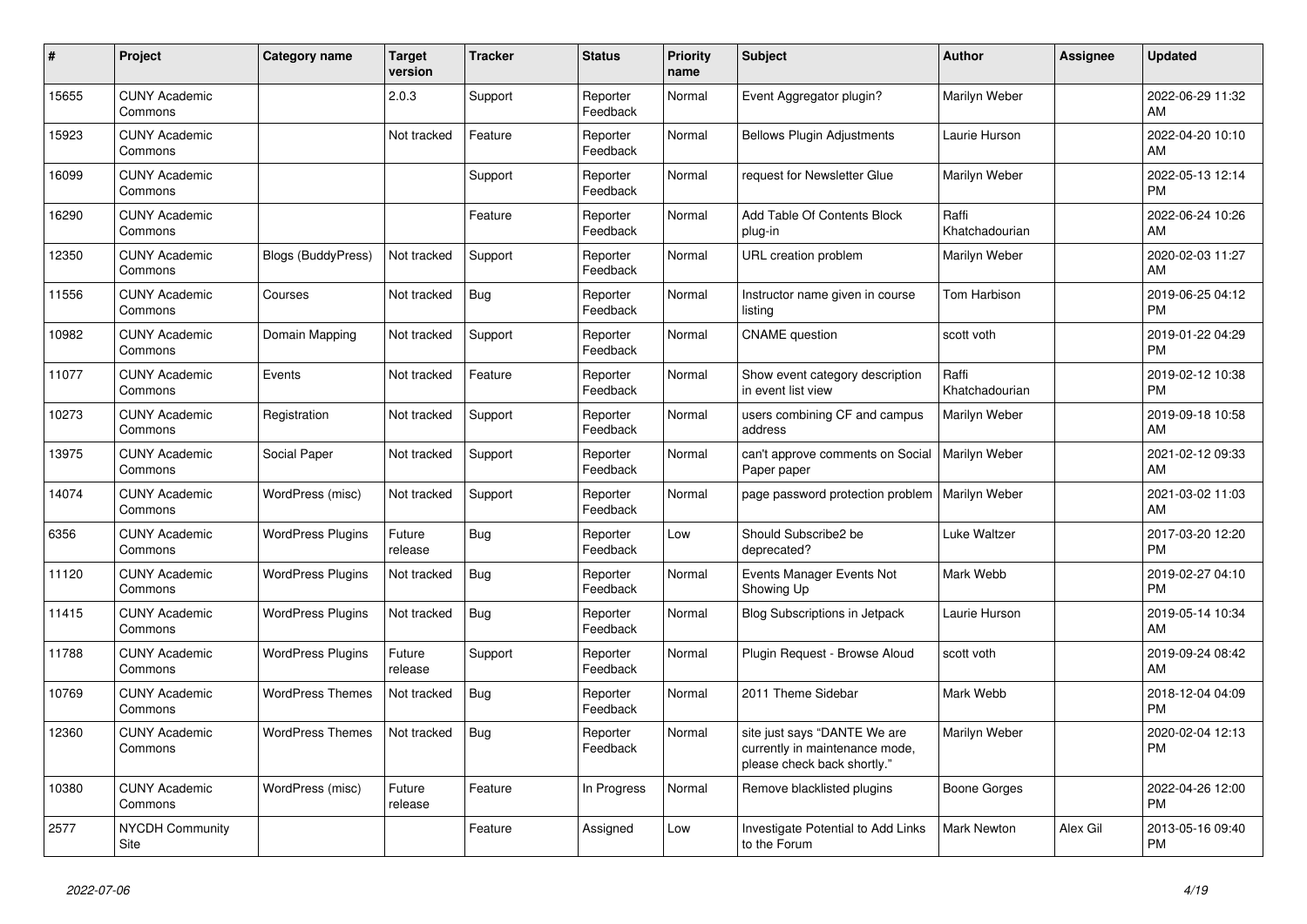| #     | Project                         | Category name              | <b>Target</b><br>version | <b>Tracker</b> | <b>Status</b> | Priority<br>name | <b>Subject</b>                                                                            | Author              | Assignee          | <b>Updated</b>                |
|-------|---------------------------------|----------------------------|--------------------------|----------------|---------------|------------------|-------------------------------------------------------------------------------------------|---------------------|-------------------|-------------------------------|
| 2576  | <b>NYCDH Community</b><br>Site  |                            |                          | Bug            | Hold          | Low              | <b>Test Next Button in Javascript</b><br><b>Tutorial Under Activities</b>                 | <b>Mark Newton</b>  | Alex Gil          | 2013-05-18 02:55<br><b>PM</b> |
| 11968 | JustPublics@365<br>MediaCamp    |                            |                          | Feature        | <b>New</b>    | Normal           | Nanoscience Retractable Display<br>Unit                                                   | Donald Cherry       | Bonnie<br>Eissner | 2021-02-19 08:50<br>AM        |
| 12911 | <b>CUNY Academic</b><br>Commons |                            | Not tracked              | Feature        | New           | Normal           | Block access to xmlrpc.php based<br>on User-Agent                                         | Boone Gorges        | Boone<br>Gorges   | 2020-06-09 05:12<br><b>PM</b> |
| 13949 | <b>CUNY Academic</b><br>Commons |                            | Not tracked              | <b>Bug</b>     | New           | Normal           | Continued debugging of runaway<br>MySQL connections                                       | <b>Matt Gold</b>    | Boone<br>Gorges   | 2021-09-14 10:42<br>AM        |
| 15883 | <b>CUNY Academic</b><br>Commons |                            | 2.1.0                    | Feature        | New           | Normal           | Release BPGES update                                                                      | <b>Boone Gorges</b> | Boone<br>Gorges   | 2022-05-26 10:39<br>AM        |
| 16307 | <b>CUNY Academic</b><br>Commons |                            |                          | <b>Bug</b>     | <b>New</b>    | Normal           | Add brief messaging to<br>accept/decline group membership<br>requests                     | <b>Matt Gold</b>    | Boone<br>Gorges   | 2022-06-27 06:13<br><b>PM</b> |
| 15210 | <b>CUNY Academic</b><br>Commons | Analytics                  | Not tracked              | Design/UX      | <b>New</b>    | Normal           | Google Analytics improvements                                                             | Colin McDonald      | Boone<br>Gorges   | 2022-05-24 10:47<br>AM        |
| 7022  | <b>CUNY Academic</b><br>Commons | Announcements              | Future<br>release        | Bug            | New           | Normal           | Sitewide announcements should<br>be displayed on, and dismissable<br>from, mapped domains | Boone Gorges        | Boone<br>Gorges   | 2018-03-22 10:18<br>AM        |
| 8835  | <b>CUNY Academic</b><br>Commons | Blogs (BuddyPress)         | Future<br>release        | Feature        | <b>New</b>    | Normal           | Extend cuny is shortlinks to sites                                                        | Luke Waltzer        | Boone<br>Gorges   | 2022-04-26 11:59<br>AM        |
| 6389  | <b>CUNY Academic</b><br>Commons | <b>BuddyPress Docs</b>     | Future<br>release        | Feature        | <b>New</b>    | Low              | Make Discussion Area Visible<br>When Editing a Doc                                        | Luke Waltzer        | Boone<br>Gorges   | 2016-10-21 04:16<br><b>PM</b> |
| 13466 | <b>CUNY Academic</b><br>Commons | Cavalcade                  | Future<br>release        | Feature        | <b>New</b>    | Normal           | Automated cleanup for duplicate<br>Cavalcade tasks                                        | <b>Boone Gorges</b> | Boone<br>Gorges   | 2020-10-13 05:24<br><b>PM</b> |
| 10226 | <b>CUNY Academic</b><br>Commons | Courses                    | Future<br>release        | Feature        | <b>New</b>    | Normal           | Add "My Courses" to drop down<br>list                                                     | scott voth          | Boone<br>Gorges   | 2021-11-19 12:42<br><b>PM</b> |
| 12438 | <b>CUNY Academic</b><br>Commons | Courses                    | Not tracked              | <b>Bug</b>     | <b>New</b>    | Normal           | Site appearing twice                                                                      | Laurie Hurson       | Boone<br>Gorges   | 2020-02-18 01:34<br><b>PM</b> |
| 16199 | <b>CUNY Academic</b><br>Commons | <b>Directories</b>         | 2.0.3                    | <b>Bug</b>     | New           | Normal           | Removed "Semester" Filter from<br><b>Courses Directory</b>                                | Laurie Hurson       | Boone<br>Gorges   | 2022-06-29 11:32<br>AM        |
| 1166  | <b>CUNY Academic</b><br>Commons | <b>Email Invitations</b>   | Future<br>release        | Feature        | <b>New</b>    | Low              | Better organizational tools for Sent<br><b>Invites</b>                                    | <b>Boone Gorges</b> | Boone<br>Gorges   | 2015-11-09 06:02<br><b>PM</b> |
| 1167  | <b>CUNY Academic</b><br>Commons | <b>Email Invitations</b>   | Future<br>release        | Feature        | <b>New</b>    | Low              | Allow email invitations to be resent                                                      | <b>Boone Gorges</b> | Boone<br>Gorges   | 2015-11-12 12:53<br>AM        |
| 12042 | <b>CUNY Academic</b><br>Commons | <b>Email Notifications</b> | Future<br>release        | Feature        | New           | Normal           | Improved error logging for BPGES<br>send queue                                            | <b>Boone Gorges</b> | Boone<br>Gorges   | 2021-11-19 12:25<br><b>PM</b> |
| 4481  | <b>CUNY Academic</b><br>Commons | Events                     | Future<br>release        | Feature        | <b>New</b>    | Normal           | Group admins/mods should have<br>the ability to unlink an event from<br>the group         | <b>Boone Gorges</b> | Boone<br>Gorges   | 2017-04-24 03:53<br><b>PM</b> |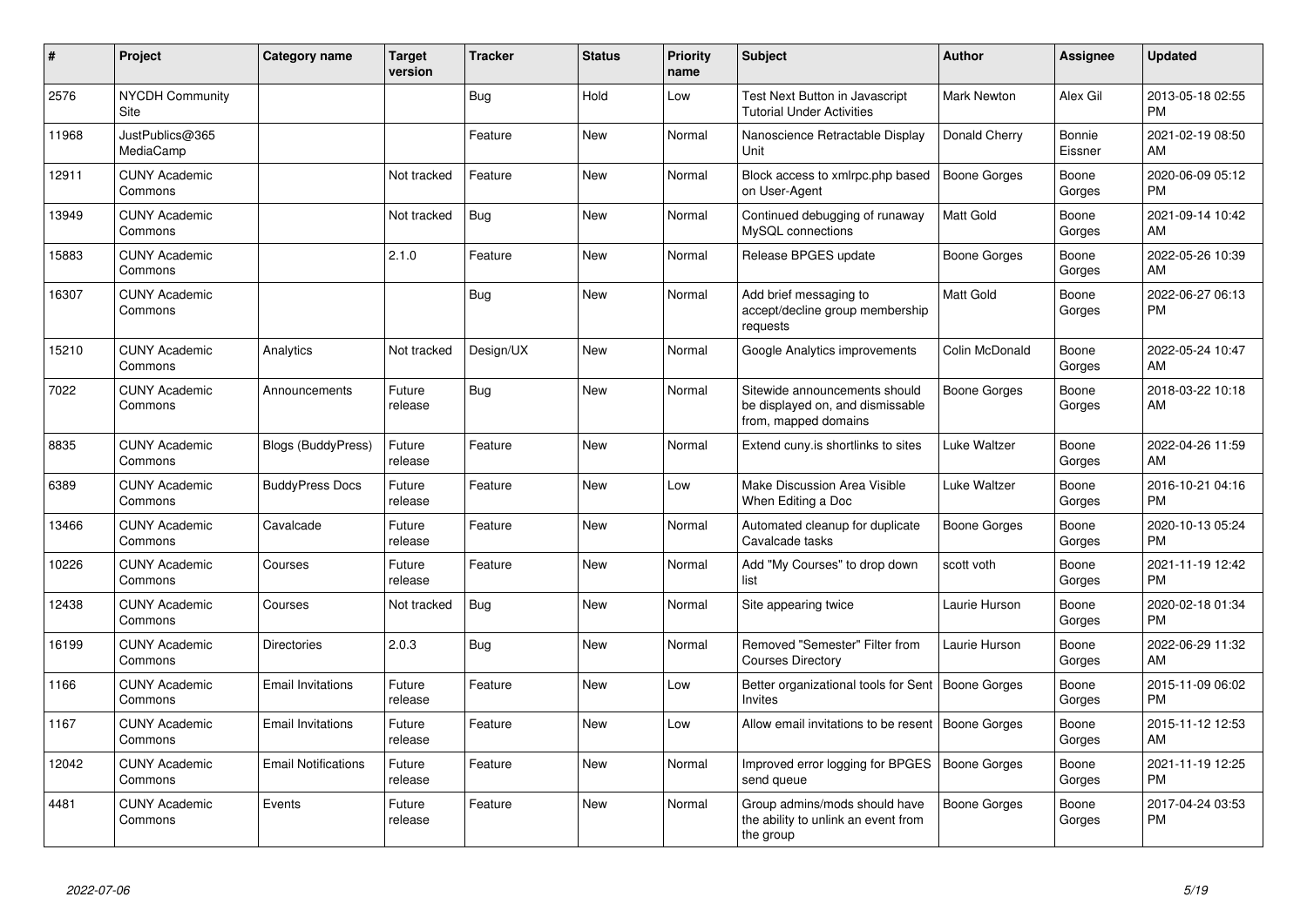| #     | Project                         | <b>Category name</b>    | <b>Target</b><br>version | <b>Tracker</b> | <b>Status</b> | <b>Priority</b><br>name | <b>Subject</b>                                                                             | Author                  | <b>Assignee</b> | <b>Updated</b>                |
|-------|---------------------------------|-------------------------|--------------------------|----------------|---------------|-------------------------|--------------------------------------------------------------------------------------------|-------------------------|-----------------|-------------------------------|
| 4592  | <b>CUNY Academic</b><br>Commons | Events                  | Future<br>release        | Design/UX      | New           | Normal                  | Event Creation - Venue Dropdown<br>Slow                                                    | Samantha Raddatz        | Boone<br>Gorges | 2015-09-14 04:56<br><b>PM</b> |
| 11531 | <b>CUNY Academic</b><br>Commons | Events                  | Future<br>release        | Feature        | New           | Normal                  | Main Events calendar should<br>include non-public events that user<br>has access to        | scott voth              | Boone<br>Gorges | 2019-06-11 10:00<br>AM        |
| 3580  | <b>CUNY Academic</b><br>Commons | Group Blogs             | Future<br>release        | Feature        | New           | Normal                  | Multiple blogs per group                                                                   | Boone Gorges            | Boone<br>Gorges | 2018-02-20 02:02<br><b>PM</b> |
| 12091 | <b>CUNY Academic</b><br>Commons | <b>Group Files</b>      | Future<br>release        | Feature        | New           | Normal                  | Improved pre-upload file validation<br>for bp-group-documents                              | Boone Gorges            | Boone<br>Gorges | 2019-11-14 01:21<br><b>PM</b> |
| 13370 | <b>CUNY Academic</b><br>Commons | Group Library           | Future<br>release        | Feature        | New           | Normal                  | Library bulk deletion and folder<br>editing                                                | Colin McDonald          | Boone<br>Gorges | 2020-10-13 10:41<br>AM        |
| 14309 | <b>CUNY Academic</b><br>Commons | Group Library           | Future<br>release        | Feature        | New           | Normal                  | Better handling of<br>bp_group_document file download<br>attempts when file is not present | Boone Gorges            | Boone<br>Gorges | 2021-11-19 12:28<br><b>PM</b> |
| 10794 | <b>CUNY Academic</b><br>Commons | Performance             | Not tracked              | Bug            | New           | Normal                  | Memcached connection<br>occasionally breaks                                                | Boone Gorges            | Boone<br>Gorges | 2018-12-06 03:30<br><b>PM</b> |
| 14908 | <b>CUNY Academic</b><br>Commons | Performance             |                          | <b>Bug</b>     | New           | Normal                  | Stale object cache on cdev                                                                 | Raymond Hoh             | Boone<br>Gorges | 2021-12-07 09:45<br>AM        |
| 2753  | <b>CUNY Academic</b><br>Commons | Public Portfolio        | Future<br>release        | Feature        | New           | Normal                  | Create actual actual tagification in<br>academic interests and other fields                | Micki Kaufman           | Boone<br>Gorges | 2015-01-05 08:52<br><b>PM</b> |
| 3048  | <b>CUNY Academic</b><br>Commons | <b>Public Portfolio</b> | Future<br>release        | Feature        | New           | Low                     | Images for rich text profile fields                                                        | Boone Gorges            | Boone<br>Gorges | 2014-02-19 12:56<br><b>PM</b> |
| 11496 | <b>CUNY Academic</b><br>Commons | <b>Public Portfolio</b> | 1.15.2                   | Support        | New           | Normal                  | Replace Twitter Icon on Member<br>Portfolio page                                           | scott voth              | Boone<br>Gorges | 2019-06-06 01:03<br><b>PM</b> |
| 14184 | <b>CUNY Academic</b><br>Commons | <b>Public Portfolio</b> | Future<br>release        | Feature        | New           | Normal                  | Centralized mechanism for storing<br>Campus affiliations                                   | <b>Boone Gorges</b>     | Boone<br>Gorges | 2022-01-04 11:35<br>AM        |
| 3615  | <b>CUNY Academic</b><br>Commons | Redmine                 | Not tracked              | Feature        | New           | Low                     | Create Redmine issues via email                                                            | Dominic Giglio          | Boone<br>Gorges | 2017-11-16 11:36<br>AM        |
| 5052  | <b>CUNY Academic</b><br>Commons | Social Paper            | Future<br>release        | Feature        | <b>New</b>    | Low                     | Sentence by sentence or line by<br>line comments (SP suggestion #3)                        | Marilyn Weber           | Boone<br>Gorges | 2016-02-11 10:24<br><b>PM</b> |
| 5182  | <b>CUNY Academic</b><br>Commons | Social Paper            | Future<br>release        | Design/UX      | <b>New</b>    | Normal                  | "Publishing" a private paper on<br>social paper?                                           | Raffi<br>Khatchadourian | Boone<br>Gorges | 2016-10-13 04:12<br><b>PM</b> |
| 7663  | <b>CUNY Academic</b><br>Commons | Social Paper            | Future<br>release        | Bug            | New           | Normal                  | Social Paper notifications not<br>formatted correctly on secondary<br>sites                | Boone Gorges            | Boone<br>Gorges | 2018-04-16 03:52<br><b>PM</b> |
| 7981  | <b>CUNY Academic</b><br>Commons | Social Paper            | Future<br>release        | Bug            | New           | Normal                  | Social Paper comments should not   Luke Waltzer<br>go to spam                              |                         | Boone<br>Gorges | 2018-04-16 03:52<br><b>PM</b> |
| 13835 | <b>CUNY Academic</b><br>Commons | WordPress (misc)        | Future<br>release        | Feature        | New           | Normal                  | Allow OneSearch widget to have<br>'CUNY' as campus                                         | Boone Gorges            | Boone<br>Gorges | 2021-11-19 12:39<br><b>PM</b> |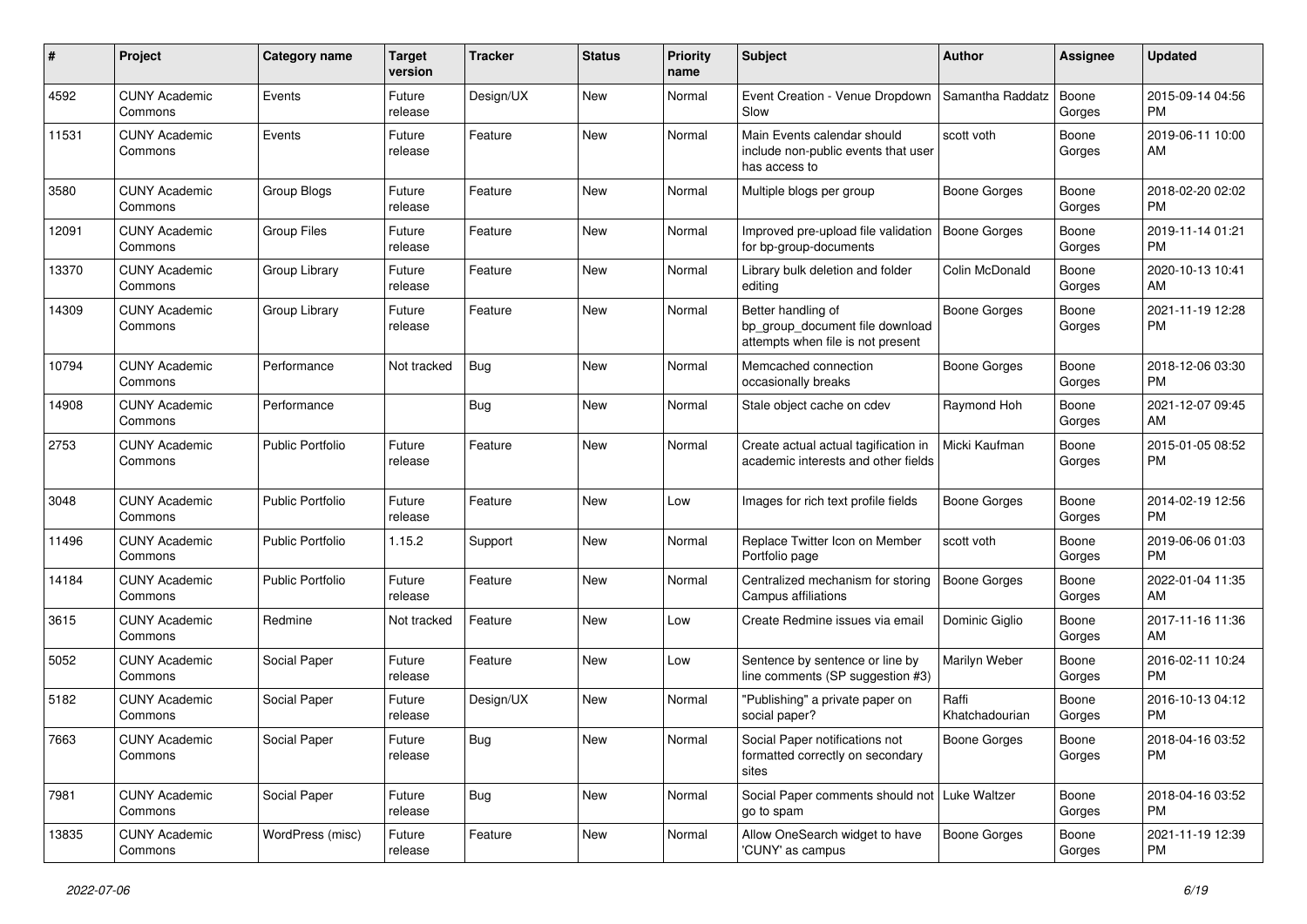| #     | <b>Project</b>                  | <b>Category name</b>      | <b>Target</b><br>version | <b>Tracker</b> | <b>Status</b> | <b>Priority</b><br>name | <b>Subject</b>                                                       | <b>Author</b>       | Assignee        | <b>Updated</b>                |
|-------|---------------------------------|---------------------------|--------------------------|----------------|---------------|-------------------------|----------------------------------------------------------------------|---------------------|-----------------|-------------------------------|
| 15767 | <b>CUNY Academic</b><br>Commons | WordPress (misc)          |                          | Support        | New           | Normal                  | Site loading slowly                                                  | scott voth          | Boone<br>Gorges | 2022-04-04 08:56<br><b>PM</b> |
| 9926  | <b>CUNY Academic</b><br>Commons | <b>WordPress Plugins</b>  | Future<br>release        | Bug            | New           | Normal                  | twitter-mentions-as-comments<br>cron jobs can run long               | Boone Gorges        | Boone<br>Gorges | 2018-10-24 12:34<br><b>PM</b> |
| 14987 | <b>CUNY Academic</b><br>Commons | <b>WordPress Plugins</b>  | Future<br>release        | Bug            | New           | Normal                  | Elementor update causes<br>database freeze-up                        | Boone Gorges        | Boone<br>Gorges | 2021-11-29 12:02<br><b>PM</b> |
| 10368 | <b>CUNY Academic</b><br>Commons |                           | Future<br>release        | Feature        | Assigned      | Normal                  | Use ORCID data to populate<br>academic profile page                  | Stephen Francoeur   | Boone<br>Gorges | 2018-09-25 01:53<br><b>PM</b> |
| 2618  | <b>NYCDH Community</b><br>Site  |                           |                          | Bug            | Assigned      | Low                     | Mark blogs as spam when created<br>by users marked as spam           | <b>Matt Gold</b>    | Boone<br>Gorges | 2013-06-09 11:38<br><b>PM</b> |
| 8900  | <b>CUNY Academic</b><br>Commons | Accessibility             | Future<br>release        | Feature        | Assigned      | Normal                  | Look into tools to enforce<br>accessibility in WP environment        | Matt Gold           | Boone<br>Gorges | 2022-04-26 11:59<br>AM        |
| 8901  | <b>CUNY Academic</b><br>Commons | Accessibility             | Future<br>release        | Feature        | Assigned      | Normal                  | Theme analysis for accessibility                                     | Matt Gold           | Boone<br>Gorges | 2022-04-26 11:59<br>AM        |
| 1460  | <b>CUNY Academic</b><br>Commons | Analytics                 | Future<br>release        | Feature        | Assigned      | Normal                  | Update System Report                                                 | <b>Brian Foote</b>  | Boone<br>Gorges | 2015-11-09 06:13<br>PM        |
| 8836  | <b>CUNY Academic</b><br>Commons | <b>Blogs (BuddyPress)</b> | Future<br>release        | Feature        | Assigned      | Normal                  | Redesign site launch process                                         | Matt Gold           | Boone<br>Gorges | 2019-10-03 02:49<br><b>PM</b> |
| 58    | <b>CUNY Academic</b><br>Commons | BuddyPress (misc)         | Future<br>release        | Feature        | Assigned      | Low                     | Make member search sortable by<br>last name                          | Roberta Brody       | Boone<br>Gorges | 2010-08-26 02:38<br><b>PM</b> |
| 377   | <b>CUNY Academic</b><br>Commons | BuddyPress (misc)         | Future<br>release        | Feature        | Assigned      | Normal                  | Like buttons                                                         | Matt Gold           | Boone<br>Gorges | 2010-11-16 05:13<br><b>PM</b> |
| 435   | <b>CUNY Academic</b><br>Commons | BuddyPress (misc)         | Future<br>release        | Feature        | Assigned      | Normal                  | Include Avatar Images in Forum<br><b>Post Notification Emails</b>    | Matt Gold           | Boone<br>Gorges | 2010-12-08 12:40<br><b>PM</b> |
| 500   | <b>CUNY Academic</b><br>Commons | BuddyPress (misc)         | Future<br>release        | Feature        | Assigned      | Normal                  | <b>Export Group Data</b>                                             | Matt Gold           | Boone<br>Gorges | 2010-12-19 12:09<br><b>PM</b> |
| 554   | <b>CUNY Academic</b><br>Commons | BuddyPress (misc)         | Future<br>release        | Feature        | Assigned      | Normal                  | Add Trackback notifications to<br>site-wide activity feed            | Matt Gold           | Boone<br>Gorges | 2015-11-09 06:19<br><b>PM</b> |
| 599   | <b>CUNY Academic</b><br>Commons | BuddyPress (misc)         | Future<br>release        | Feature        | Assigned      | Normal                  | Consider adding rating plugins for<br><b>BuddyPress/BBPress</b>      | Matt Gold           | Boone<br>Gorges | 2011-08-22 06:50<br><b>PM</b> |
| 635   | <b>CUNY Academic</b><br>Commons | BuddyPress (misc)         | Future<br>release        | Feature        | Assigned      | Normal                  | Big Blue Button -<br>Videoconferencing in Groups and<br><b>Blogs</b> | Matt Gold           | Boone<br>Gorges | 2011-03-14 03:24<br><b>PM</b> |
| 2325  | <b>CUNY Academic</b><br>Commons | BuddyPress (misc)         | Future<br>release        | Feature        | Assigned      | Low                     | Profile should have separate fields<br>for first/last names          | local admin         | Boone<br>Gorges | 2015-11-09 06:09<br><b>PM</b> |
| 519   | <b>CUNY Academic</b><br>Commons | <b>BuddyPress Docs</b>    | Future<br>release        | Feature        | Assigned      | Low                     | TOC for individual docs - for new<br>BP "wiki-like" plugin           | scott voth          | Boone<br>Gorges | 2015-11-09 05:54<br><b>PM</b> |
| 618   | <b>CUNY Academic</b><br>Commons | <b>BuddyPress Docs</b>    | Future<br>release        | Feature        | Assigned      | Normal                  | <b>BuddyPress Docs: export formats</b>                               | <b>Boone Gorges</b> | Boone<br>Gorges | 2015-11-09 05:38<br><b>PM</b> |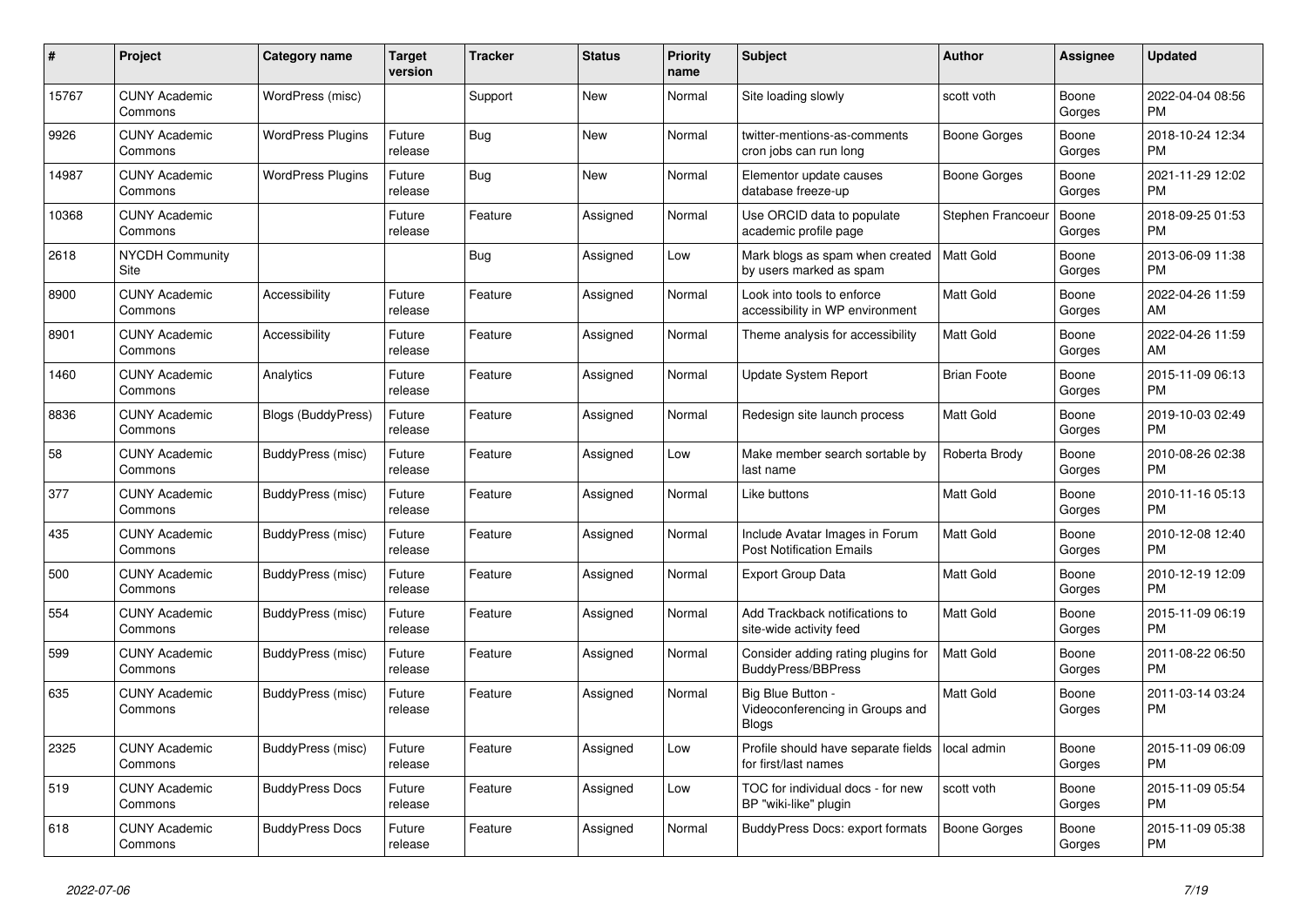| #     | Project                         | <b>Category name</b>           | <b>Target</b><br>version | <b>Tracker</b> | <b>Status</b> | <b>Priority</b><br>name | <b>Subject</b>                                                              | Author              | <b>Assignee</b> | <b>Updated</b>                |
|-------|---------------------------------|--------------------------------|--------------------------|----------------|---------------|-------------------------|-----------------------------------------------------------------------------|---------------------|-----------------|-------------------------------|
| 1417  | <b>CUNY Academic</b><br>Commons | <b>BuddyPress Docs</b>         | Future<br>release        | Feature        | Assigned      | Low                     | <b>Bulk actions for BuddyPress Docs</b>                                     | <b>Boone Gorges</b> | Boone<br>Gorges | 2016-10-17 10:41<br>PM        |
| 1422  | <b>CUNY Academic</b><br>Commons | <b>BuddyPress Docs</b>         | Future<br>release        | Feature        | Assigned      | Normal                  | Make "created Doc" activity icons<br>non-mini                               | <b>Boone Gorges</b> | Boone<br>Gorges | 2015-11-09 05:48<br><b>PM</b> |
| 1744  | <b>CUNY Academic</b><br>Commons | <b>BuddyPress Docs</b>         | Future<br>release        | Feature        | Assigned      | Normal                  | Spreadsheet-style Docs                                                      | Boone Gorges        | Boone<br>Gorges | 2015-11-09 06:13<br>PM        |
| 2523  | <b>CUNY Academic</b><br>Commons | <b>BuddyPress Docs</b>         | Future<br>release        | Feature        | Assigned      | Normal                  | Allow Users to Upload Images to<br><b>BP</b> Docs                           | <b>Matt Gold</b>    | Boone<br>Gorges | 2015-11-09 06:14<br>PM        |
| 1165  | <b>CUNY Academic</b><br>Commons | <b>Email Invitations</b>       | Future<br>release        | Feature        | Assigned      | Low                     | Allow saved lists of invitees under<br>Send Invites                         | Boone Gorges        | Boone<br>Gorges | 2015-11-09 06:03<br>PM        |
| 15604 | <b>CUNY Academic</b><br>Commons | <b>Email Notifications</b>     | Future<br>release        | Feature        | Assigned      | Normal                  | Restructure Commons Group<br>Digest Email Messages                          | <b>Matt Gold</b>    | Boone<br>Gorges | 2022-05-26 10:45<br>AM        |
| 3475  | <b>CUNY Academic</b><br>Commons | Events                         | Future<br>release        | Feature        | Assigned      | Normal                  | Request to add plugin to<br>streamline room<br>booking/appointment booking  | Naomi Barrettara    | Boone<br>Gorges | 2014-12-01 05:14<br>PM        |
| 4053  | <b>CUNY Academic</b><br>Commons | Events                         | Future<br>release        | Feature        | Assigned      | Normal                  | Create new tab for past events                                              | <b>Matt Gold</b>    | Boone<br>Gorges | 2015-05-12 02:10<br>PM        |
| 4238  | <b>CUNY Academic</b><br>Commons | Events                         | Future<br>release        | Feature        | Assigned      | Normal                  | Copy Events to Other Groups?                                                | <b>Matt Gold</b>    | Boone<br>Gorges | 2015-07-02 10:08<br>AM        |
| 4903  | <b>CUNY Academic</b><br>Commons | Events                         | Future<br>release        | Design/UX      | Assigned      | Normal                  | Improving visual appearance of<br>event calendars                           | <b>Matt Gold</b>    | Boone<br>Gorges | 2016-10-13 11:51<br>AM        |
| 5696  | <b>CUNY Academic</b><br>Commons | Events                         | Future<br>release        | Feature        | Assigned      | Normal                  | Events Calendar - display options /<br>calendar aggregation                 | Matt Gold           | Boone<br>Gorges | 2016-10-13 11:44<br>AM        |
| 3080  | <b>CUNY Academic</b><br>Commons | <b>Group Files</b>             | Future<br>release        | Feature        | Assigned      | Low                     | Create a system to keep track of<br>file changes                            | Matt Gold           | Boone<br>Gorges | 2014-02-26 10:04<br>PM        |
| 585   | <b>CUNY Academic</b><br>Commons | Group Forums                   | Future<br>release        | Feature        | Assigned      | Normal                  | Merge Forum Topics                                                          | Sarah Morgano       | Boone<br>Gorges | 2011-07-06 04:11<br>PM        |
| 3193  | <b>CUNY Academic</b><br>Commons | Group Forums                   | Future<br>release        | Feature        | Assigned      | Normal                  | bbPress 2.x dynamic roles and<br><b>RBE</b>                                 | Boone Gorges        | Boone<br>Gorges | 2014-09-30 01:30<br>PM        |
| 2610  | <b>CUNY Academic</b><br>Commons | Group Invitations              | Future<br>release        | Feature        | Assigned      | Low                     | Request: Custom invitation<br>message to group invites                      | local admin         | Boone<br>Gorges | 2015-11-09 06:13<br>PM        |
| 3308  | <b>CUNY Academic</b><br>Commons | Group Invitations              | Future<br>release        | Feature        | Assigned      | Normal                  | Allow members to rescind group<br>invitations                               | <b>Matt Gold</b>    | Boone<br>Gorges | 2015-04-01 08:53<br>PM        |
| 1888  | <b>CUNY Academic</b><br>Commons | Home Page                      | Future<br>release        | Feature        | Assigned      | Normal                  | Refactor BP MPO Activity Filter to<br>support proper pagination             | Sarah Morgano       | Boone<br>Gorges | 2014-05-01 07:11<br>PM        |
| 4980  | <b>CUNY Academic</b><br>Commons | Home Page                      | Future<br>release        | Feature        | Assigned      | Normal                  | CAC Featured Content -- Adding<br>Randomization                             | Matt Gold           | Boone<br>Gorges | 2016-12-12 03:01<br>PM        |
| 3230  | <b>CUNY Academic</b><br>Commons | Internal Tools and<br>Workflow | Not tracked              | Feature        | Assigned      | High                    | Scripts for quicker<br>provisioning/updating of<br>development environments | <b>Boone Gorges</b> | Boone<br>Gorges | 2016-01-26 04:54<br><b>PM</b> |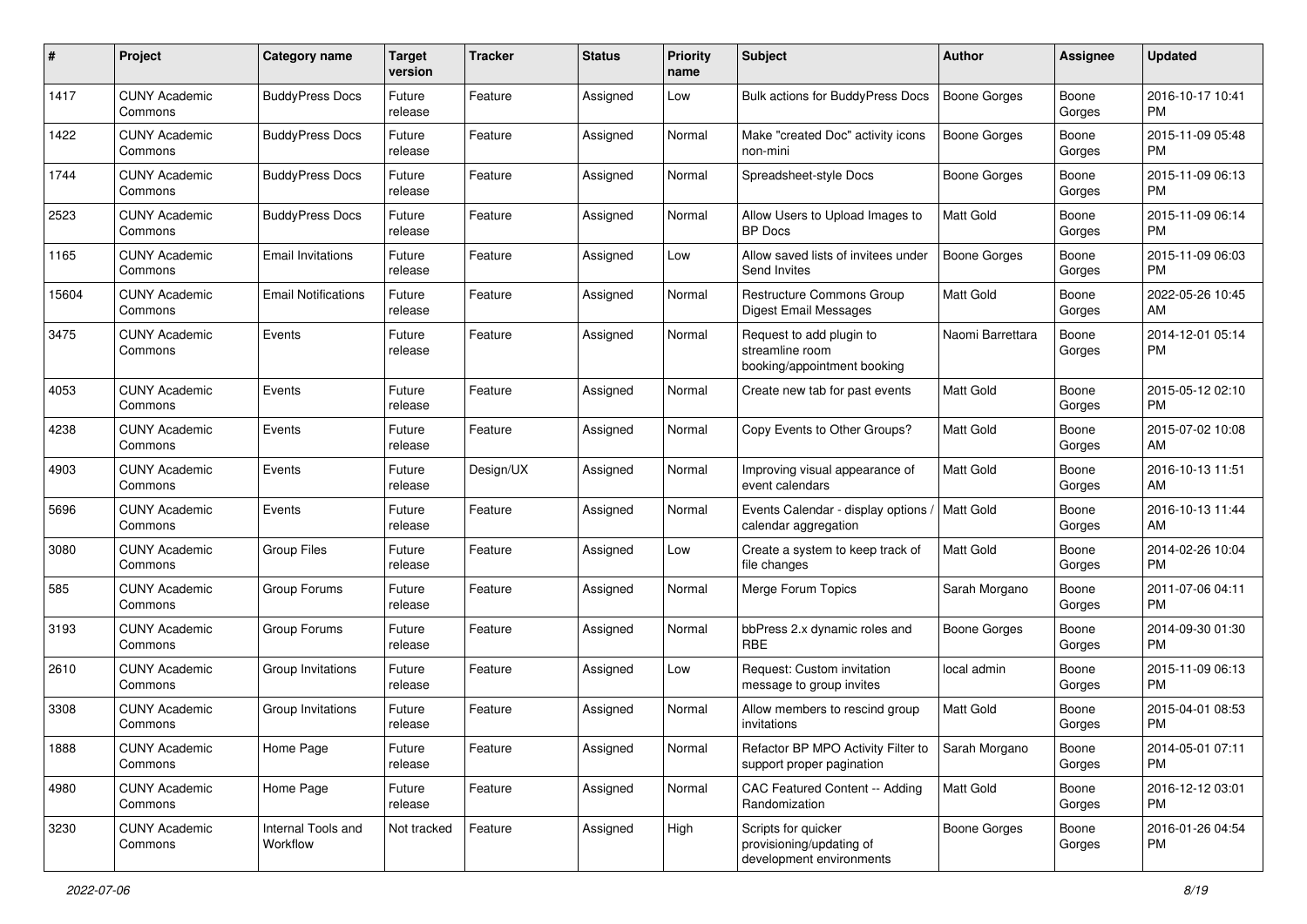| #     | Project                         | <b>Category name</b>     | <b>Target</b><br>version | <b>Tracker</b> | <b>Status</b>        | <b>Priority</b><br>name | Subject                                                                                    | Author              | Assignee        | <b>Updated</b>         |
|-------|---------------------------------|--------------------------|--------------------------|----------------|----------------------|-------------------------|--------------------------------------------------------------------------------------------|---------------------|-----------------|------------------------|
| 5234  | <b>CUNY Academic</b><br>Commons | Membership               | Future<br>release        | Feature        | Assigned             | Normal                  | Write Unconfirmed patch for WP                                                             | Boone Gorges        | Boone<br>Gorges | 2016-10-24 11:18<br>AM |
| 9895  | <b>CUNY Academic</b><br>Commons | Onboarding               | Future<br>release        | Feature        | Assigned             | Normal                  | Add "Accept Invitation"<br>link/button/function to Group<br>and/or Site invitation emails? | <b>Luke Waltzer</b> | Boone<br>Gorges | 2018-06-07 12:42<br>PM |
| 2013  | <b>CUNY Academic</b><br>Commons | <b>Public Portfolio</b>  | Future<br>release        | Feature        | Assigned             | Low                     | Have Profile Privacy Options show<br>up only for filled-in fields                          | Matt Gold           | Boone<br>Gorges | 2015-11-09 06:09<br>PM |
| 3042  | <b>CUNY Academic</b><br>Commons | <b>Public Portfolio</b>  | Future<br>release        | Feature        | Assigned             | Normal                  | Browsing member interests                                                                  | Matt Gold           | Boone<br>Gorges | 2015-03-21 09:04<br>PM |
| 3220  | <b>CUNY Academic</b><br>Commons | <b>Public Portfolio</b>  | Future<br>release        | Feature        | Assigned             | Normal                  | Add indent/outdent option to<br>Formatting Buttons on Profile<br>Page                      | <b>Matt Gold</b>    | Boone<br>Gorges | 2014-05-21 10:39<br>PM |
| 3768  | <b>CUNY Academic</b><br>Commons | <b>Public Portfolio</b>  | Future<br>release        | Feature        | Assigned             | Normal                  | Institutions/Past positions on<br>public portfolios                                        | Matt Gold           | Boone<br>Gorges | 2018-04-23 10:44<br>AM |
| 3002  | <b>CUNY Academic</b><br>Commons | Search                   | Future<br>release        | Feature        | Assigned             | Normal                  | Overhaul CAC search by using<br>external search appliance                                  | Boone Gorges        | Boone<br>Gorges | 2020-07-15 03:05<br>PM |
| 9941  | <b>CUNY Academic</b><br>Commons | Wiki                     | Not tracked              | Support        | Assigned             | Normal                  | Wiki functionality                                                                         | Matt Gold           | Boone<br>Gorges | 2018-06-26 10:57<br>AM |
| 287   | <b>CUNY Academic</b><br>Commons | WordPress (misc)         | Future<br>release        | Feature        | Assigned             | Normal                  | Create troubleshooting tool for<br>account sign-up                                         | Matt Gold           | Boone<br>Gorges | 2015-11-09 06:17<br>PM |
| 1508  | <b>CUNY Academic</b><br>Commons | WordPress (misc)         | Future<br>release        | Feature        | Assigned             | Normal                  | Share login cookies across<br>mapped domains                                               | Boone Gorges        | Boone<br>Gorges | 2012-07-02 12:12<br>PM |
| 3759  | <b>CUNY Academic</b><br>Commons | WordPress (misc)         | Future<br>release        | Feature        | Assigned             | Normal                  | Review Interface for Adding Users<br>to Blogs                                              | Matt Gold           | Boone<br>Gorges | 2015-03-24 05:52<br>PM |
| 658   | <b>CUNY Academic</b><br>Commons | <b>WordPress Plugins</b> | Future<br>release        | Feature        | Assigned             | Normal                  | Rebulid Sitewide Tag Suggestion                                                            | Matt Gold           | Boone<br>Gorges | 2015-01-05 08:47<br>PM |
| 1562  | <b>CUNY Academic</b><br>Commons | <b>WordPress Plugins</b> | Future<br>release        | Feature        | Assigned             | Low                     | Play with NYT Collaborative<br><b>Authoring Tool</b>                                       | Matt Gold           | Boone<br>Gorges | 2015-01-05 08:47<br>PM |
| 2223  | <b>CUNY Academic</b><br>Commons | <b>WordPress Plugins</b> | Future<br>release        | Feature        | Assigned             | Low                     | Add Participad to the CUNY<br><b>Academic Commons</b>                                      | Matt Gold           | Boone<br>Gorges | 2014-09-17 10:03<br>PM |
| 16092 | <b>CUNY Academic</b><br>Commons |                          | Future<br>release        | Feature        | Hold                 | Normal                  | Don't show main site in Site<br>search results                                             | Boone Gorges        | Boone<br>Gorges | 2022-05-17 03:12<br>PM |
| 8756  | <b>CUNY Academic</b><br>Commons | Group Blogs              | Future<br>release        | Feature        | Hold                 | Normal                  | Connect multiple blogs to one<br>group?                                                    | <b>Matt Gold</b>    | Boone<br>Gorges | 2017-09-30 10:42<br>AM |
| 14113 | <b>CUNY Academic</b><br>Commons | WordPress (misc)         | Future<br>release        | <b>Bug</b>     | Hold                 | Normal                  | Block Editor Not Working on this<br>page - Json error                                      | scott voth          | Boone<br>Gorges | 2021-03-05 11:01<br>AM |
| 9207  | <b>CUNY Academic</b><br>Commons |                          | Future<br>release        | Support        | Reporter<br>Feedback | Normal                  | display dashboards made in<br>Tableau?                                                     | Marilyn Weber       | Boone<br>Gorges | 2018-04-10 10:42<br>AM |
| 10678 | <b>CUNY Academic</b><br>Commons |                          | Not tracked              | Bug            | Reporter<br>Feedback | High                    | Newsletter Plugin Not Sending Out   Mark Webb<br>Newsletters                               |                     | Boone<br>Gorges | 2019-09-16 09:38<br>PM |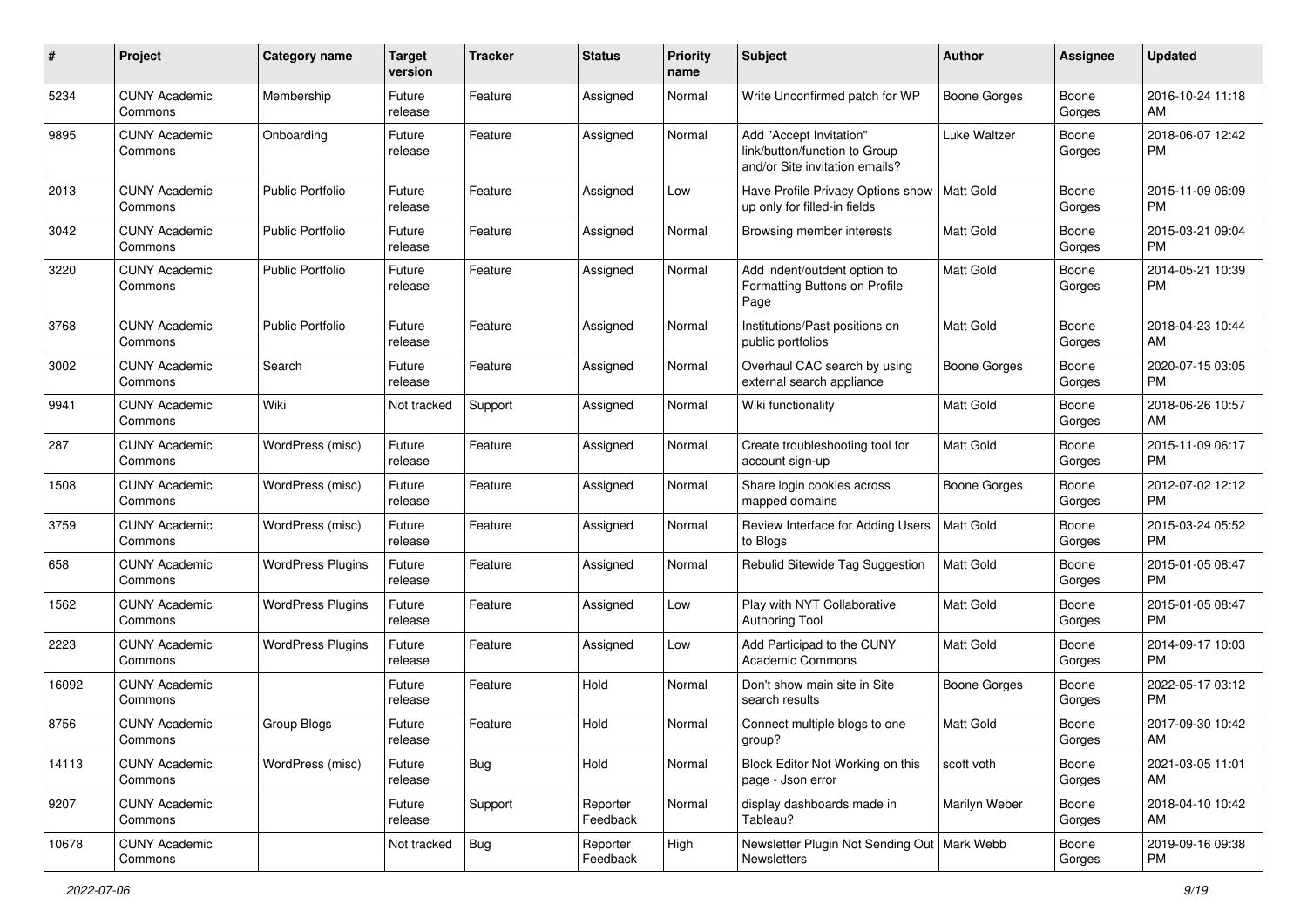| #     | Project                         | <b>Category name</b>       | <b>Target</b><br>version | <b>Tracker</b> | <b>Status</b>        | <b>Priority</b><br>name | <b>Subject</b>                                                                                  | <b>Author</b>           | Assignee        | <b>Updated</b>                |
|-------|---------------------------------|----------------------------|--------------------------|----------------|----------------------|-------------------------|-------------------------------------------------------------------------------------------------|-------------------------|-----------------|-------------------------------|
| 14504 | <b>CUNY Academic</b><br>Commons |                            | Not tracked              | Publicity      | Reporter<br>Feedback | Normal                  | Adding showcases to home page<br>menu                                                           | Laurie Hurson           | Boone<br>Gorges | 2022-01-19 03:26<br><b>PM</b> |
| 9979  | <b>CUNY Academic</b><br>Commons | <b>Email Notifications</b> | Not tracked              | Bug            | Reporter<br>Feedback | Normal                  | Reports of slow email activation<br>emails                                                      | Matt Gold               | Boone<br>Gorges | 2018-08-29 09:40<br><b>PM</b> |
| 15242 | <b>CUNY Academic</b><br>Commons | Performance                | Not tracked              | <b>Bug</b>     | Reporter<br>Feedback | Normal                  | Slugist site                                                                                    | Raffi<br>Khatchadourian | Boone<br>Gorges | 2022-02-07 11:14<br>AM        |
| 6014  | <b>CUNY Academic</b><br>Commons | Publicity                  | Future<br>release        | Publicity      | Reporter<br>Feedback | Normal                  | Google search listing                                                                           | Matt Gold               | Boone<br>Gorges | 2016-09-21 03:48<br><b>PM</b> |
| 11945 | <b>CUNY Academic</b><br>Commons | Reckoning                  | Future<br>release        | Feature        | Reporter<br>Feedback | Normal                  | Add Comments bubble to<br>Reckoning views                                                       | Boone Gorges            | Boone<br>Gorges | 2019-11-12 05:14<br><b>PM</b> |
| 8675  | <b>CUNY Academic</b><br>Commons | <b>User Onboarding</b>     | Future<br>release        | <b>Bug</b>     | Reporter<br>Feedback | Low                     | Add new User search screen calls<br>for the input of email address but<br>doesn't work with one | Paul Hebert             | Boone<br>Gorges | 2017-10-11 11:17<br>AM        |
| 11386 | <b>CUNY Academic</b><br>Commons | WordPress - Media          | Not tracked              | Support        | Reporter<br>Feedback | Normal                  | disappearing images                                                                             | scott voth              | Boone<br>Gorges | 2019-05-14 10:32<br>AM        |
| 11449 | <b>CUNY Academic</b><br>Commons | WordPress - Media          | Not tracked              | Support        | Reporter<br>Feedback | Normal                  | Cloning Media Library for JITP<br>from Staging to Production Site                               | <b>Patrick DeDauw</b>   | Boone<br>Gorges | 2019-05-13 12:00<br><b>PM</b> |
| 14483 | <b>CUNY Academic</b><br>Commons | WordPress - Media          | Not tracked              | Bug            | Reporter<br>Feedback | Normal                  | <b>Wordpress PDF Embed Stopped</b><br>Working after JITP Media Clone                            | Patrick DeDauw          | Boone<br>Gorges | 2021-05-20 01:51<br><b>PM</b> |
| 10040 | <b>CUNY Academic</b><br>Commons | WordPress (misc)           | Not tracked              | <b>Bug</b>     | Reporter<br>Feedback | Normal                  | User doesn't see full list of themes                                                            | <b>Matt Gold</b>        | Boone<br>Gorges | 2018-07-25 10:12<br>AM        |
| 9211  | <b>CUNY Academic</b><br>Commons | <b>WordPress Plugins</b>   | Future<br>release        | Support        | Reporter<br>Feedback | Normal                  | Auto-Role Setting in Forum Plugin<br><b>Causing Some Confusion</b>                              | Luke Waltzer            | Boone<br>Gorges | 2018-03-13 11:44<br>AM        |
| 9289  | <b>CUNY Academic</b><br>Commons | <b>WordPress Plugins</b>   | Future<br>release        | Bug            | Reporter<br>Feedback | Normal                  | Email Users Plugin                                                                              | Laurie Hurson           | Boone<br>Gorges | 2018-10-24 12:34<br><b>PM</b> |
| 9515  | <b>CUNY Academic</b><br>Commons | <b>WordPress Plugins</b>   | Not tracked              | <b>Bug</b>     | Reporter<br>Feedback | Normal                  | Text to Speech plugin - "More<br>Slowly" checkbox not working                                   | scott voth              | Boone<br>Gorges | 2018-06-13 02:26<br><b>PM</b> |
| 9947  | <b>CUNY Academic</b><br>Commons | <b>WordPress Plugins</b>   | Future<br>release        | Feature        | Reporter<br>Feedback | Normal                  | Install H5P quiz plugin                                                                         | Matt Gold               | Boone<br>Gorges | 2018-09-11 11:01<br>AM        |
| 12121 | <b>CUNY Academic</b><br>Commons | <b>WordPress Plugins</b>   | 2.0.3                    | Feature        | Reporter<br>Feedback | Normal                  | Embedding H5P Iframes on<br><b>Commons Site</b>                                                 | Laurie Hurson           | Boone<br>Gorges | 2022-06-29 11:32<br>AM        |
| 3419  | <b>CUNY Academic</b><br>Commons | Group Invitations          | 1.6.14                   | <b>Bug</b>     | Testing<br>Required  | Normal                  | Neatening the display of<br>messages on group requests                                          | <b>Matt Gold</b>        | Boone<br>Gorges | 2014-09-01 09:29<br><b>PM</b> |
| 3059  | <b>CUNY Academic</b><br>Commons | Group Forums               | Future<br>release        | Design/UX      | New                  | Normal                  | Forum Post Permissable Content<br><b>Explanatory Text</b>                                       | Chris Stein             | Chris Stein     | 2015-04-02 11:27<br>AM        |
| 10354 | <b>CUNY Academic</b><br>Commons | <b>Public Portfolio</b>    | Future<br>release        | Feature        | New                  | Normal                  | Opt out of Having a Profile Page                                                                | scott voth              | Chris Stein     | 2020-05-12 10:43<br>AM        |
| 860   | <b>CUNY Academic</b><br>Commons | Design                     | Future<br>release        | Design/UX      | Assigned             | Normal                  | <b>Standardize Button Treatment</b><br>Across the Commons                                       | Chris Stein             | Chris Stein     | 2014-05-01 09:45<br>AM        |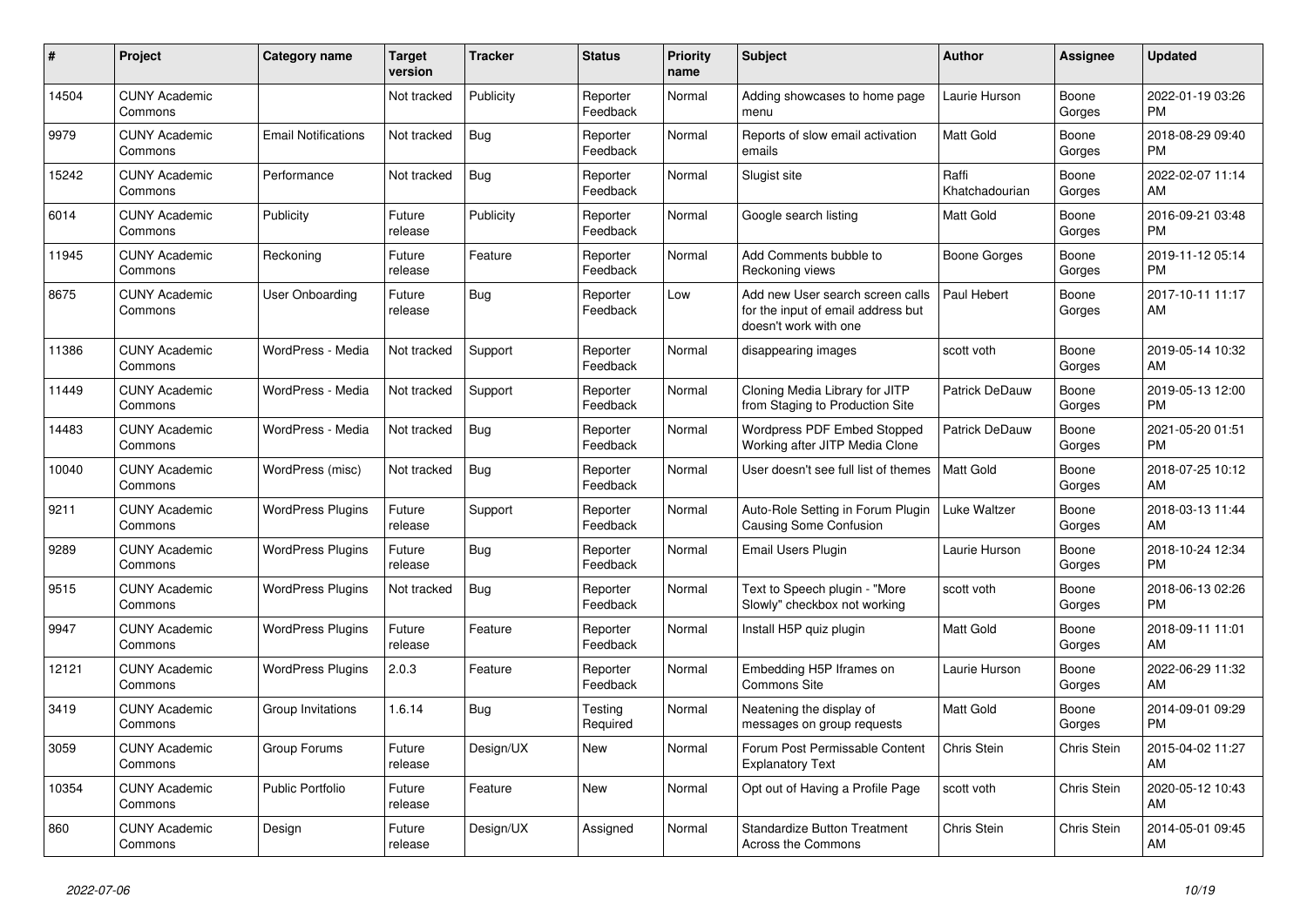| #     | Project                                                                 | <b>Category name</b>     | <b>Target</b><br>version | <b>Tracker</b> | <b>Status</b>        | <b>Priority</b><br>name | <b>Subject</b>                                                      | <b>Author</b>    | Assignee                 | <b>Updated</b>                |
|-------|-------------------------------------------------------------------------|--------------------------|--------------------------|----------------|----------------------|-------------------------|---------------------------------------------------------------------|------------------|--------------------------|-------------------------------|
| 2754  | <b>CUNY Academic</b><br>Commons                                         | Design                   | Future<br>release        | Feature        | Assigned             | Normal                  | Determine strategy for CAC logo<br>handling in top header           | Micki Kaufman    | <b>Chris Stein</b>       | 2015-01-05 08:53<br><b>PM</b> |
| 3354  | <b>CUNY Academic</b><br>Commons                                         | <b>Group Files</b>       | Future<br>release        | Feature        | Assigned             | Low                     | Allow Group Download of Multiple<br><b>Selected Files</b>           | <b>Matt Gold</b> | Chris Stein              | 2014-08-01 08:50<br>AM        |
| 3330  | <b>CUNY Academic</b><br>Commons                                         | My Commons               | Future<br>release        | Feature        | Assigned             | Normal                  | "Commons Information" tool                                          | Boone Gorges     | Chris Stein              | 2014-09-22 08:46<br><b>PM</b> |
| 9028  | <b>CUNY Academic</b><br>Commons                                         | Onboarding               | Future<br>release        | Feature        | Assigned             | Normal                  | suggest groups to new members<br>during the registration process    | <b>Matt Gold</b> | Chris Stein              | 2018-10-24 12:34<br><b>PM</b> |
| 2832  | <b>CUNY Academic</b><br>Commons                                         | <b>Public Portfolio</b>  | Future<br>release        | Feature        | Assigned             | Normal                  | Improve interface for (not)<br>auto-linking profile fields          | Boone Gorges     | Chris Stein              | 2015-01-05 08:52<br><b>PM</b> |
| 2881  | <b>CUNY Academic</b><br>Commons                                         | <b>Public Portfolio</b>  | Future<br>release        | Feature        | Assigned             | Normal                  | Redesign the UX for Profiles                                        | Chris Stein      | Chris Stein              | 2016-10-13 12:45<br><b>PM</b> |
| 3770  | <b>CUNY Academic</b><br>Commons                                         | Public Portfolio         | Future<br>release        | Feature        | Assigned             | Normal                  | Improve Layout/Formatting of<br>Positions Area on Public Portfolios | <b>Matt Gold</b> | Chris Stein              | 2015-04-01 09:17<br><b>PM</b> |
| 5827  | <b>CUNY Academic</b><br>Commons                                         | <b>Public Portfolio</b>  | Future<br>release        | Bug            | Assigned             | Normal                  | Academic Interests square bracket<br>links not working              | scott voth       | Chris Stein              | 2016-08-11 11:59<br><b>PM</b> |
| 365   | <b>CUNY Academic</b><br>Commons                                         | WordPress (misc)         | Future<br>release        | Feature        | Assigned             | Normal                  | <b>Create Mouseover Tooltips</b><br>throughout Site                 | Matt Gold        | Chris Stein              | 2015-11-09 06:18<br><b>PM</b> |
| 1544  | <b>CUNY Academic</b><br>Commons                                         | Groups (misc)            | Future<br>release        | Feature        | Reporter<br>Feedback | Normal                  | Group Filtering and Sorting                                         | <b>Matt Gold</b> | Chris Stein              | 2019-03-01 02:25<br><b>PM</b> |
| 8078  | <b>CUNY Academic</b><br>Commons                                         | <b>WordPress Plugins</b> | Future<br>release        | System Upgrade | Assigned             | Normal                  | CommentPress Updates                                                | Margaret Galvan  | Christian<br>Wach        | 2017-05-08 03:49<br><b>PM</b> |
| 13199 | <b>CUNY Academic</b><br>Commons                                         | Group Forums             | Future<br>release        | Feature        | New                  | Normal                  | Favoring Groups over bbPress<br>plugin                              | Colin McDonald   | Colin<br><b>McDonald</b> | 2021-11-19 12:28<br><b>PM</b> |
| 4438  | <b>CUNY Academic</b><br>Commons                                         | Events                   | Future<br>release        | <b>Bug</b>     | Assigned             | Normal                  | Events Calendar - Export<br><b>Recurring Events</b>                 | scott voth       | Daniel Jones             | 2016-05-23 04:25<br><b>PM</b> |
| 5268  | <b>CUNY Academic</b><br>Commons                                         | Group Forums             | Future<br>release        | <b>Bug</b>     | Assigned             | Normal                  | Long-time to post to multiple<br>groups                             | Luke Waltzer     | Daniel Jones             | 2016-09-07 06:31<br><b>PM</b> |
| 1983  | <b>CUNY Academic</b><br>Commons                                         | Home Page                | Future<br>release        | Feature        | Assigned             | Low                     | Media Library integration with<br><b>Featured Content plugin</b>    | Boone Gorges     | Dominic<br>Giglio        | 2014-03-17 10:34<br>AM        |
| 940   | <b>CUNY Academic</b><br>Commons                                         | Redmine                  | Future<br>release        | Feature        | Assigned             | Low                     | Communication with users after<br>releases                          | <b>Matt Gold</b> | Dominic<br>Giglio        | 2012-09-09 04:36<br><b>PM</b> |
| 2167  | <b>CUNY Academic</b><br>Commons                                         | WordPress (misc)         | Future<br>release        | Bug            | Assigned             | Normal                  | <b>CAC-Livestream Plugin Issues</b>                                 | Michael Smith    | Dominic<br>Giglio        | 2015-01-02 03:06<br><b>PM</b> |
| 412   | <b>CUNY Academic</b><br>Commons                                         | <b>WordPress Themes</b>  | Future<br>release        | Feature        | Assigned             | Normal                  | <b>Featured Themes</b>                                              | Matt Gold        | Dominic<br>Giglio        | 2015-01-05 08:44<br><b>PM</b> |
| 12062 | AD/O365 Transition<br>from NonMatric to<br><b>Matriculated Students</b> |                          |                          | Feature        | In Progress          | Normal                  | create solution and console project   Emilio Rodriguez              |                  | Emilio<br>Rodriguez      | 2019-11-12 03:56<br><b>PM</b> |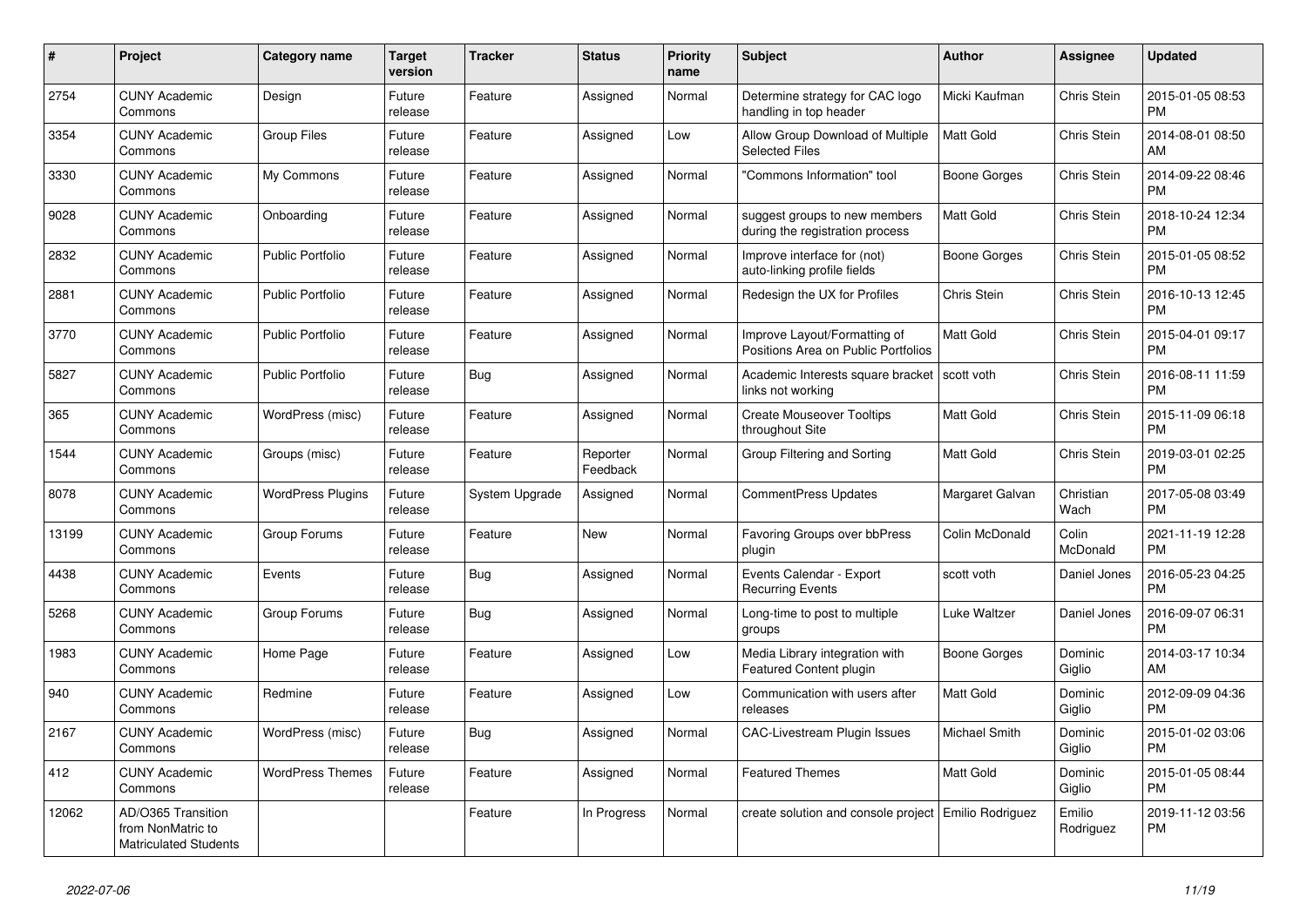| #     | <b>Project</b>                  | <b>Category name</b>           | <b>Target</b><br>version | <b>Tracker</b> | <b>Status</b>        | <b>Priority</b><br>name | <b>Subject</b>                                                               | <b>Author</b>           | Assignee            | <b>Updated</b>                |
|-------|---------------------------------|--------------------------------|--------------------------|----------------|----------------------|-------------------------|------------------------------------------------------------------------------|-------------------------|---------------------|-------------------------------|
| 9835  | <b>CUNY Academic</b><br>Commons | Group Forums                   | Future<br>release        | Bug            | Assigned             | Normal                  | add a "like" function?                                                       | Marilyn Weber           | <b>Erik Trainer</b> | 2018-06-05 01:49<br><b>PM</b> |
| 13891 | <b>CUNY Academic</b><br>Commons | Internal Tools and<br>Workflow | 2.1.0                    | Feature        | <b>New</b>           | Normal                  | Migrate automated linting to<br>GitHub Actions                               | Boone Gorges            | Jeremy Felt         | 2022-06-29 11:13<br>AM        |
| 15194 | <b>CUNY Academic</b><br>Commons | Internal Tools and<br>Workflow | 2.1.0                    | Feature        | <b>New</b>           | Normal                  | PHPCS sniff for un-restored<br>switch to blog() calls                        | Boone Gorges            | Jeremy Felt         | 2022-05-26 10:45<br>AM        |
| 13331 | <b>CUNY Academic</b><br>Commons | Site cloning                   | Future<br>release        | Bug            | <b>New</b>           | Normal                  | Combine Site Template and Clone<br>operations                                | Boone Gorges            | Jeremy Felt         | 2021-11-19 12:39<br><b>PM</b> |
| 11879 | <b>CUNY Academic</b><br>Commons |                                | Not tracked              | Bug            | <b>New</b>           | Normal                  | Hypothesis comments appearing<br>on multiple, different pdfs across<br>blogs | Laurie Hurson           | Laurie Hurson       | 2019-09-19 02:39<br><b>PM</b> |
| 14475 | <b>CUNY Academic</b><br>Commons |                                | Not tracked              | Publicity      | <b>New</b>           | Normal                  | <b>OER Showcase Page</b>                                                     | Laurie Hurson           | Laurie Hurson       | 2021-09-14 10:46<br>AM        |
| 11517 | <b>CUNY Academic</b><br>Commons |                                | Not tracked              | Feature        | Assigned             | Normal                  | wp-accessibility plugin should not<br>strip 'target=" blank" by default      | Boone Gorges            | Laurie Hurson       | 2019-09-24 09:57<br>AM        |
| 8666  | <b>CUNY Academic</b><br>Commons | Teaching                       | Not tracked              | Documentation  | Assigned             | Normal                  | Create Teaching on the Commons<br>Resource Page                              | <b>Matt Gold</b>        | Laurie Hurson       | 2019-09-23 03:16<br><b>PM</b> |
| 12446 | <b>CUNY Academic</b><br>Commons | Groups (misc)                  | Future<br>release        | Feature        | Reporter<br>Feedback | Normal                  | Toggle default site to group forum<br>posting                                | Laurie Hurson           | Laurie Hurson       | 2020-03-10 11:57<br>AM        |
| 6078  | <b>CUNY Academic</b><br>Commons | <b>Blogs (BuddyPress)</b>      | Future<br>release        | Feature        | New                  | Normal                  | <b>Explore Adding Network Blog</b><br>Metadata Plugin                        | Luke Waltzer            | Luke Waltzer        | 2016-10-11 10:29<br><b>PM</b> |
| 2666  | <b>CUNY Academic</b><br>Commons | About page                     | Not tracked              | Documentation  | Assigned             | Normal                  | <b>Update About Text</b>                                                     | Chris Stein             | Luke Waltzer        | 2016-03-04 11:19<br>AM        |
| 5955  | <b>CUNY Academic</b><br>Commons | Outreach                       | Future<br>release        | Feature        | Assigned             | Normal                  | Create auto-newsletter for<br>commons members                                | <b>Matt Gold</b>        | Luke Waltzer        | 2016-08-30 10:34<br>AM        |
| 12392 | <b>CUNY Academic</b><br>Commons | Help/Codex                     | Not tracked              | Documentation  | <b>New</b>           | Normal                  | <b>Updates to Common Commons</b><br>Questions on Help Page                   | scott voth              | Margaret<br>Galvan  | 2020-02-11 10:53<br>AM        |
| 8211  | <b>CUNY Academic</b><br>Commons | <b>WordPress Themes</b>        | Future<br>release        | Feature        | New                  | Normal                  | Theme Suggestions: Material<br>Design-Inspired Themes                        | Margaret Galvan         | Margaret<br>Galvan  | 2017-08-07 02:48<br><b>PM</b> |
| 7828  | <b>CUNY Academic</b><br>Commons |                                | Not tracked              | Feature        | Assigned             | Normal                  | Theme Assessment 2017                                                        | Margaret Galvan         | Margaret<br>Galvan  | 2017-05-02 10:41<br><b>PM</b> |
| 6298  | <b>CUNY Academic</b><br>Commons | User Experience                | Not tracked              | Design/UX      | Assigned             | Normal                  | Examine data from survey                                                     | <b>Matt Gold</b>        | Margaret<br>Galvan  | 2016-10-14 12:16<br><b>PM</b> |
| 9420  | <b>CUNY Academic</b><br>Commons | cuny.is                        | Not tracked              | Feature        | New                  | Normal                  | Request for http://cuny.is/streams                                           | Raffi<br>Khatchadourian | Marilyn<br>Weber    | 2018-04-02 10:08<br>AM        |
| 12382 | <b>CUNY Academic</b><br>Commons | Membership                     | Not tracked              | Support        | New                  | Normal                  | Email request change                                                         | Marilyn Weber           | Marilyn<br>Weber    | 2020-02-06 12:56<br><b>PM</b> |
| 3509  | <b>CUNY Academic</b><br>Commons | Publicity                      | 1.7                      | Publicity      | <b>New</b>           | Normal                  | Create 1.7 digital signage imagery                                           | Micki Kaufman           | Marilyn<br>Weber    | 2014-10-01 12:40<br><b>PM</b> |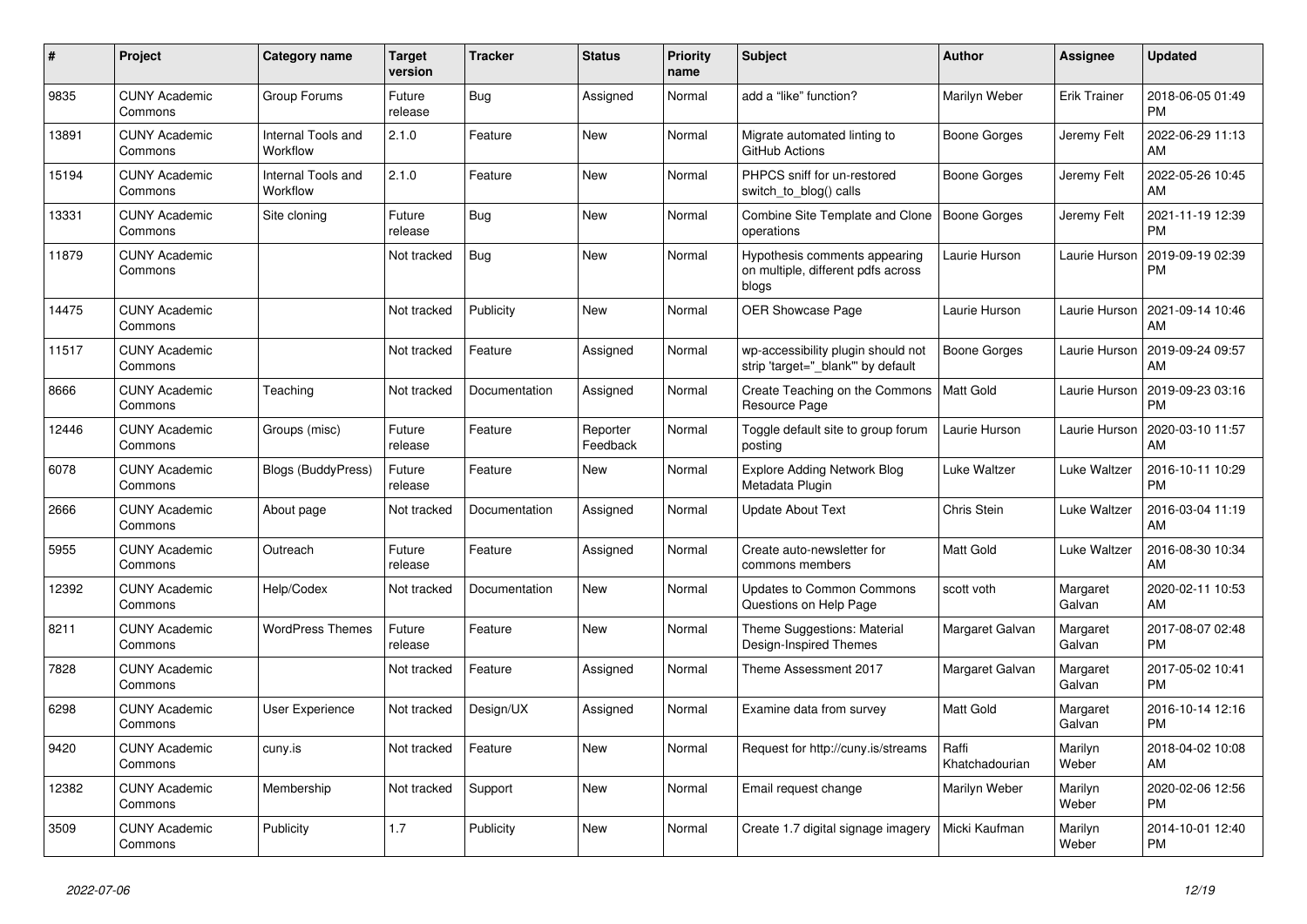| #     | Project                         | <b>Category name</b>     | <b>Target</b><br>version | <b>Tracker</b> | <b>Status</b>        | <b>Priority</b><br>name | <b>Subject</b>                                                                        | <b>Author</b>           | <b>Assignee</b>  | <b>Updated</b>                |
|-------|---------------------------------|--------------------------|--------------------------|----------------|----------------------|-------------------------|---------------------------------------------------------------------------------------|-------------------------|------------------|-------------------------------|
| 8837  | <b>CUNY Academic</b><br>Commons |                          | Not tracked              | Feature        | Assigned             | Normal                  | Create a form to request info from<br>people requesting premium<br>themes and plugins | <b>Matt Gold</b>        | Marilyn<br>Weber | 2017-11-14 03:35<br><b>PM</b> |
| 8607  | <b>CUNY Academic</b><br>Commons |                          | Not tracked              | Support        | <b>New</b>           | Normal                  | Paypal?                                                                               | Marilyn Weber           | Matt Gold        | 2018-05-15 01:37<br><b>PM</b> |
| 10839 | <b>CUNY Academic</b><br>Commons | About page               | Not tracked              | Support        | <b>New</b>           | Normal                  | <b>Mission Statement Needs</b><br>Revision                                            | scott voth              | Matt Gold        | 2018-12-26 10:58<br>AM        |
| 4972  | <b>CUNY Academic</b><br>Commons | Analytics                | Not tracked              | Bug            | New                  | Normal                  | <b>Newsletter Analytics</b>                                                           | Stephen Real            | Matt Gold        | 2015-12-09 12:54<br><b>PM</b> |
| 4225  | <b>CUNY Academic</b><br>Commons | DiRT Integration         | Future<br>release        | Design/UX      | <b>New</b>           | Normal                  | Add information to DIRT page (in<br>Create a Group)                                   | Samantha Raddatz        | Matt Gold        | 2015-06-26 03:14<br><b>PM</b> |
| 3657  | <b>CUNY Academic</b><br>Commons | WordPress (misc)         | Not tracked              | Feature        | <b>New</b>           | Normal                  | Create alert for GC email<br>addresses                                                | <b>Matt Gold</b>        | Matt Gold        | 2016-04-14 11:29<br><b>PM</b> |
| 3691  | <b>CUNY Academic</b><br>Commons | <b>WordPress Plugins</b> | Future<br>release        | <b>Bug</b>     | New                  | Normal                  | <b>WPMU Domain Mapping</b><br>Debugging on cdev                                       | Raymond Hoh             | Matt Gold        | 2014-12-12 09:04<br>AM        |
| 8498  | <b>CUNY Academic</b><br>Commons | <b>WordPress Plugins</b> | Future<br>release        | Feature        | <b>New</b>           | Low                     | <b>Gravity Forms Email Users</b>                                                      | Raffi<br>Khatchadourian | Matt Gold        | 2017-10-13 12:58<br><b>PM</b> |
| 11545 | <b>CUNY Academic</b><br>Commons | <b>WordPress Plugins</b> | Not tracked              | Support        | <b>New</b>           | Normal                  | Twitter searches in WordPress                                                         | Gina Cherry             | Matt Gold        | 2019-09-23 01:03<br><b>PM</b> |
| 9015  | <b>CUNY Academic</b><br>Commons | Groups (misc)            | Not tracked              | Outreach       | Assigned             | Normal                  | Email group admins the email<br>addresses of their groups                             | <b>Matt Gold</b>        | Matt Gold        | 2018-01-02 09:54<br>AM        |
| 370   | <b>CUNY Academic</b><br>Commons | Registration             | Future<br>release        | Feature        | Assigned             | High                    | <b>Guest Accounts</b>                                                                 | <b>Matt Gold</b>        | Matt Gold        | 2015-04-09 09:33<br><b>PM</b> |
| 8898  | <b>CUNY Academic</b><br>Commons | Social Paper             | Not tracked              | Feature        | Assigned             | Normal                  | Usage data on docs and social<br>paper                                                | <b>Matt Gold</b>        | Matt Gold        | 2017-11-16 11:32<br>AM        |
| 2175  | <b>CUNY Academic</b><br>Commons | WordPress (misc)         | Not tracked              | Support        | Assigned             | Normal                  | Subscibe 2 vs. Jetpack<br>subscription options                                        | local admin             | Matt Gold        | 2016-01-26 04:58<br><b>PM</b> |
| 12484 | <b>CUNY Academic</b><br>Commons |                          | Not tracked              | Support        | Reporter<br>Feedback | Normal                  | Sign up Code for COIL Course<br>starting in March                                     | Laurie Hurson           | Matt Gold        | 2020-03-02 02:26<br><b>PM</b> |
| 2573  | <b>NYCDH Community</b><br>Site  |                          |                          | Feature        | Reporter<br>Feedback | Normal                  | Add dh nyc twitter list feed to site                                                  | Mark Newton             | Matt Gold        | 2013-05-16 11:42<br><b>PM</b> |
| 11493 | <b>CUNY Academic</b><br>Commons | Domain Mapping           | Not tracked              | Support        | Reporter<br>Feedback | Normal                  | Domain Mapping Request - Talia<br>Schaffer                                            | scott voth              | Matt Gold        | 2019-08-06 08:39<br>AM        |
| 8902  | <b>CUNY Academic</b><br>Commons | Design                   | Not tracked              | Feature        | Assigned             | Normal                  | Report back on research on<br><b>BuddyPress themes</b>                                | <b>Matt Gold</b>        | Michael Smith    | 2017-11-10 12:31<br><b>PM</b> |
| 3506  | <b>CUNY Academic</b><br>Commons | Publicity                | 1.7                      | Publicity      | New                  | Normal                  | Prepare 1.7 email messaging                                                           | Micki Kaufman           | Micki<br>Kaufman | 2014-10-01 12:36<br><b>PM</b> |
| 7624  | <b>CUNY Academic</b><br>Commons | BuddyPress (misc)        | Future<br>release        | Design/UX      | <b>New</b>           | Normal                  | <b>BP Notifications</b>                                                               | Luke Waltzer            | Paige Dupont     | 2017-02-08 10:43<br><b>PM</b> |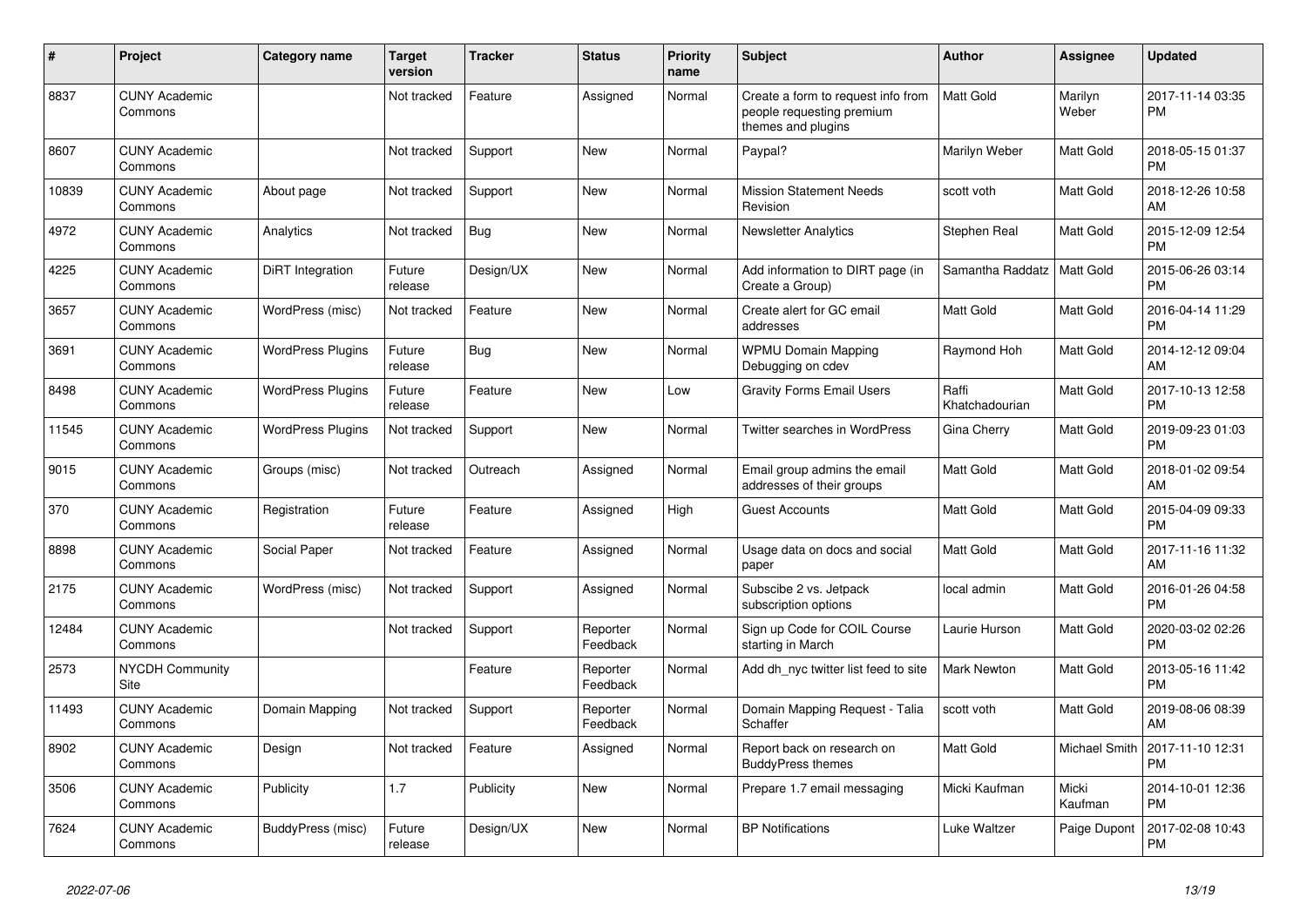| $\#$  | Project                         | <b>Category name</b>     | <b>Target</b><br>version | <b>Tracker</b> | <b>Status</b> | <b>Priority</b><br>name | <b>Subject</b>                                                                       | Author             | Assignee           | <b>Updated</b>                |
|-------|---------------------------------|--------------------------|--------------------------|----------------|---------------|-------------------------|--------------------------------------------------------------------------------------|--------------------|--------------------|-------------------------------|
| 6392  | <b>CUNY Academic</b><br>Commons | Group Forums             | Future<br>release        | Design/UX      | Assigned      | Low                     | Composition/Preview Panes in<br>Forum Posts                                          | Luke Waltzer       | Paige Dupont       | 2016-10-21 04:26<br><b>PM</b> |
| 11393 | <b>CUNY Academic</b><br>Commons |                          | Not tracked              | Publicity      | <b>New</b>    | Normal                  | After 1.15 release, ceate a hero<br>slide and post about adding a site<br>to a group | scott voth         | Patrick<br>Sweeney | 2019-05-14 10:32<br>AM        |
| 13286 | <b>CUNY Academic</b><br>Commons |                          | Not tracked              | Support        | <b>New</b>    | Normal                  | problem connecting with<br><b>WordPress app</b>                                      | Marilyn Weber      | Raymond<br>Hoh     | 2020-09-08 11:16<br>AM        |
| 11243 | <b>CUNY Academic</b><br>Commons | BuddyPress (misc)        | Future<br>release        | Bug            | <b>New</b>    | Normal                  | Audit bp-custom.php                                                                  | Raymond Hoh        | Raymond<br>Hoh     | 2022-04-26 11:59<br>AM        |
| 14496 | <b>CUNY Academic</b><br>Commons | Domain Mapping           | Future<br>release        | Bug            | New           | Normal                  | Mapped domain SSO uses<br>third-party cookies                                        | Raymond Hoh        | Raymond<br>Hoh     | 2021-05-24 04:03<br><b>PM</b> |
| 6749  | <b>CUNY Academic</b><br>Commons | Events                   | Future<br>release        | Bug            | New           | Low                     | BPEO iCal request can trigger<br>very large number of DB queries                     | Boone Gorges       | Raymond<br>Hoh     | 2016-11-15 10:09<br><b>PM</b> |
| 7928  | <b>CUNY Academic</b><br>Commons | Group Forums             | Not tracked              | Bug            | <b>New</b>    | Normal                  | Duplicate Forum post                                                                 | Luke Waltzer       | Raymond<br>Hoh     | 2017-04-11 09:27<br><b>PM</b> |
| 13358 | <b>CUNY Academic</b><br>Commons | Group Forums             | Future<br>release        | Feature        | <b>New</b>    | Normal                  | Improved UI for group forum<br>threading settings                                    | Boone Gorges       | Raymond<br>Hoh     | 2021-11-19 12:27<br><b>PM</b> |
| 13457 | <b>CUNY Academic</b><br>Commons | Group Forums             | 2.0.3                    | <b>Bug</b>     | <b>New</b>    | High                    | Forum post not sending<br>notifications                                              | Filipa Calado      | Raymond<br>Hoh     | 2022-06-29 11:32<br>AM        |
| 4535  | <b>CUNY Academic</b><br>Commons | My Commons               | Future<br>release        | Bug            | <b>New</b>    | Low                     | My Commons filter issue                                                              | scott voth         | Raymond<br>Hoh     | 2015-09-01 11:17<br>AM        |
| 13430 | <b>CUNY Academic</b><br>Commons | Reply By Email           | Not tracked              | Bug            | New           | Normal                  | Delay in RBE                                                                         | Luke Waltzer       | Raymond<br>Hoh     | 2020-10-13 11:16<br>AM        |
| 16177 | <b>CUNY Academic</b><br>Commons | Reply By Email           |                          | <b>Bug</b>     | <b>New</b>    | Normal                  | Switch to Inbound mode for RBE                                                       | Raymond Hoh        | Raymond<br>Hoh     | 2022-05-30 04:32<br><b>PM</b> |
| 9729  | <b>CUNY Academic</b><br>Commons | <b>SEO</b>               | Not tracked              | Support        | <b>New</b>    | Normal                  | 503 Errors showing on<br>newlaborforum.cuny.edu                                      | Diane Krauthamer   | Raymond<br>Hoh     | 2018-05-22 04:48<br><b>PM</b> |
| 5282  | <b>CUNY Academic</b><br>Commons | Social Paper             | Future<br>release        | <b>Bug</b>     | New           | Normal                  | Replying via email directs to paper<br>but not individual comment.                   | Marilyn Weber      | Raymond<br>Hoh     | 2016-03-02 01:48<br><b>PM</b> |
| 9346  | <b>CUNY Academic</b><br>Commons | WordPress (misc)         | Not tracked              | <b>Bug</b>     | <b>New</b>    | Normal                  | Clone cetls.bmcc.cuny.edu for<br>development                                         | Owen Roberts       | Raymond<br>Hoh     | 2018-03-06 05:35<br><b>PM</b> |
| 11624 | <b>CUNY Academic</b><br>Commons | WordPress (misc)         | Not tracked              | Support        | <b>New</b>    | Normal                  | Change pages into posts or swap<br>database for a Commons site?                      | Stephen Klein      | Raymond<br>Hoh     | 2019-07-09 11:04<br>AM        |
| 16319 | <b>CUNY Academic</b><br>Commons | <b>WordPress Plugins</b> | 2.0.3                    | Bug            | <b>New</b>    | Normal                  | Request for Events Calendar Pro<br>5.14.2 update                                     | Raymond Hoh        | Raymond<br>Hoh     | 2022-07-01 04:16<br><b>PM</b> |
| 2571  | <b>NYCDH Community</b><br>Site  |                          |                          | Feature        | Assigned      | Normal                  | Add Google custom search box to<br>homepage                                          | <b>Mark Newton</b> | Raymond<br>Hoh     | 2013-05-18 07:49<br><b>PM</b> |
| 2574  | NYCDH Community<br>Site         |                          |                          | Feature        | Assigned      | Normal                  | Add Way to Upload Files to<br>Groups                                                 | <b>Mark Newton</b> | Raymond<br>Hoh     | 2013-05-18 07:46<br><b>PM</b> |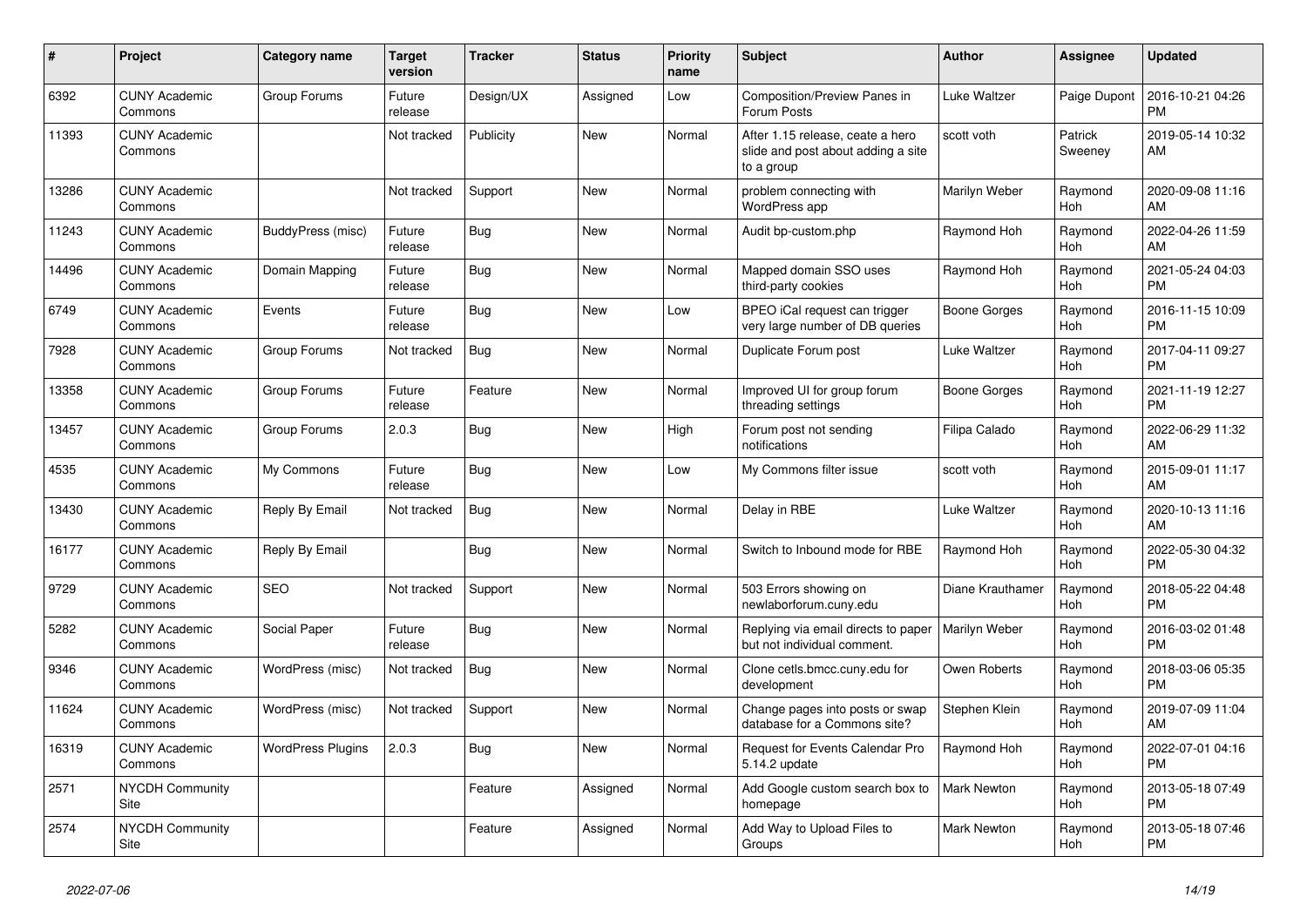| #     | Project                         | <b>Category name</b>       | <b>Target</b><br>version | <b>Tracker</b> | <b>Status</b> | Priority<br>name | <b>Subject</b>                                                                | Author                  | <b>Assignee</b> | <b>Updated</b>                |
|-------|---------------------------------|----------------------------|--------------------------|----------------|---------------|------------------|-------------------------------------------------------------------------------|-------------------------|-----------------|-------------------------------|
| 8992  | <b>NYCDH Community</b><br>Site  |                            |                          | <b>Bug</b>     | Assigned      | Normal           | Multiple RBE error reports                                                    | <b>Matt Gold</b>        | Raymond<br>Hoh  | 2017-12-11 05:43<br><b>PM</b> |
| 5691  | <b>CUNY Academic</b><br>Commons | <b>Blogs (BuddyPress)</b>  | Future<br>release        | <b>Bug</b>     | Assigned      | High             | Differing numbers on Sites display                                            | Matt Gold               | Raymond<br>Hoh  | 2016-06-13 01:37<br><b>PM</b> |
| 333   | <b>CUNY Academic</b><br>Commons | <b>Email Notifications</b> | Future<br>release        | Feature        | Assigned      | Low              | Delay Forum Notification Email<br>Delivery Until After Editing Period<br>Ends | Matt Gold               | Raymond<br>Hoh  | 2015-11-09 06:01<br>PM        |
| 5016  | <b>CUNY Academic</b><br>Commons | Events                     | Future<br>release        | Feature        | Assigned      | Low              | Allow comments to be posted on<br>events                                      | Matt Gold               | Raymond<br>Hoh  | 2019-03-01 02:23<br><b>PM</b> |
| 1192  | <b>CUNY Academic</b><br>Commons | <b>Group Files</b>         | Future<br>release        | Feature        | Assigned      | Low              | When posting group files, allow<br>users to add a category without<br>saving  | <b>Matt Gold</b>        | Raymond<br>Hoh  | 2015-11-09 05:53<br>PM        |
| 3192  | <b>CUNY Academic</b><br>Commons | Group Forums               | Future<br>release        | Feature        | Assigned      | Normal           | Customizable forum views for<br>bbPress 2.x group forums                      | Boone Gorges            | Raymond<br>Hoh  | 2015-11-09 12:47<br><b>PM</b> |
| 10659 | <b>CUNY Academic</b><br>Commons | Group Forums               | Future<br>release        | Feature        | Assigned      | Normal           | Post to multiple groups via email                                             | Matt Gold               | Raymond<br>Hoh  | 2018-11-15 12:54<br>AM        |
| 6995  | <b>CUNY Academic</b><br>Commons | Home Page                  | Not tracked              | Bug            | Assigned      | Normal           | member filter on homepage not<br>workina                                      | <b>Matt Gold</b>        | Raymond<br>Hoh  | 2016-12-11 09:46<br><b>PM</b> |
| 3517  | <b>CUNY Academic</b><br>Commons | My Commons                 | Future<br>release        | Feature        | Assigned      | Normal           | Mute/Unmute My Commons<br>updates                                             | <b>Matt Gold</b>        | Raymond<br>Hoh  | 2015-11-09 01:19<br><b>PM</b> |
| 3536  | <b>CUNY Academic</b><br>Commons | My Commons                 | Future<br>release        | Feature        | Assigned      | Normal           | Infinite Scroll on My Commons<br>page                                         | Matt Gold               | Raymond<br>Hoh  | 2015-04-13 04:42<br><b>PM</b> |
| 3577  | <b>CUNY Academic</b><br>Commons | My Commons                 | Future<br>release        | Design/UX      | Assigned      | Normal           | Replies to items in My Commons                                                | <b>Matt Gold</b>        | Raymond<br>Hoh  | 2015-04-09 05:19<br><b>PM</b> |
| 6671  | <b>CUNY Academic</b><br>Commons | Reply By Email             | Not tracked              | Bug            | Assigned      | Normal           | "Post too often" RBE error<br>message                                         | Matt Gold               | Raymond<br>Hoh  | 2016-11-11 09:55<br>AM        |
| 8976  | <b>CUNY Academic</b><br>Commons | Reply By Email             | Not tracked              | Feature        | Assigned      | Normal           | Package RBE new topics posting?                                               | <b>Matt Gold</b>        | Raymond<br>Hoh  | 2017-12-04 02:34<br><b>PM</b> |
| 3662  | <b>CUNY Academic</b><br>Commons | <b>SEO</b>                 | Future<br>release        | Feature        | Assigned      | Normal           | Duplicate Content/SEO/Google<br>issues                                        | <b>Matt Gold</b>        | Raymond<br>Hoh  | 2015-04-13 04:37<br><b>PM</b> |
| 4388  | <b>CUNY Academic</b><br>Commons | WordPress (misc)           | Future<br>release        | <b>Bug</b>     | Assigned      | Normal           | Repeated request for<br>authentication.                                       | Alice.Lynn<br>McMichael | Raymond<br>Hoh  | 2015-08-11 07:35<br><b>PM</b> |
| 13946 | <b>CUNY Academic</b><br>Commons | <b>WordPress Plugins</b>   | 2.1.0                    | Support        | Assigned      | Normal           | Custom Embed handler For<br>OneDrive files                                    | scott voth              | Raymond<br>Hoh  | 2022-05-26 10:46<br>AM        |
| 3492  | <b>CUNY Academic</b><br>Commons | <b>WordPress Themes</b>    | Future<br>release        | Support        | Assigned      | Normal           | Add CBOX theme to the<br>Commons                                              | scott voth              | Raymond<br>Hoh  | 2014-10-08 05:55<br>PM        |
| 9060  | <b>CUNY Academic</b><br>Commons | Commons In A Box           | Not tracked              | Bug            | Hold          | Normal           | Problems with CBox image library<br>upload /                                  | Lisa Rhody              | Raymond<br>Hoh  | 2018-01-10 03:26<br><b>PM</b> |
| 3369  | <b>CUNY Academic</b><br>Commons | Reply By Email             | Not tracked              | Outreach       | Hold          | Normal           | Release reply by email to WP<br>plugin directory                              | Matt Gold               | Raymond<br>Hoh  | 2016-03-01 12:46<br><b>PM</b> |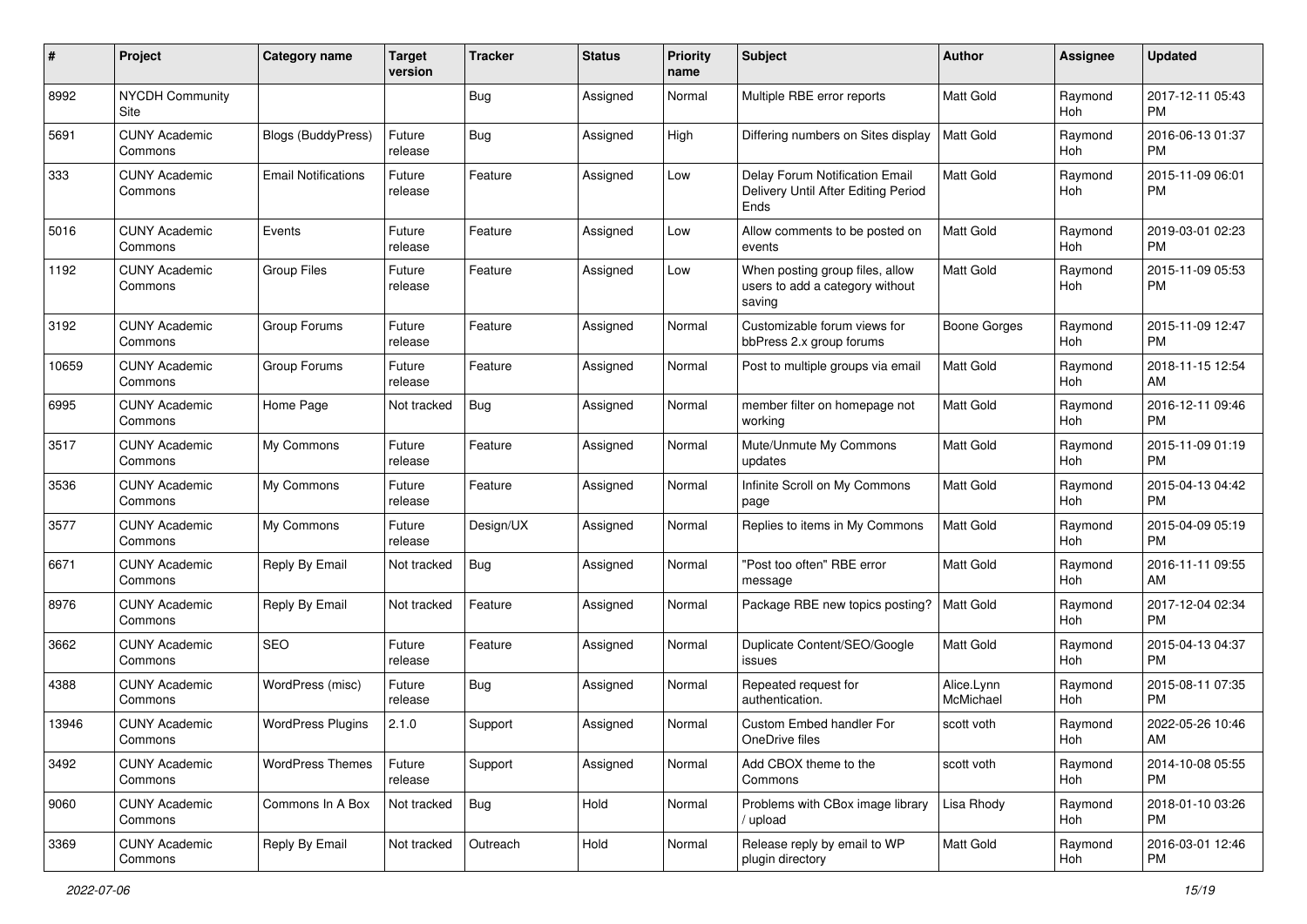| #     | <b>Project</b>                  | Category name              | <b>Target</b><br>version | <b>Tracker</b> | <b>Status</b>        | <b>Priority</b><br>name | <b>Subject</b>                                                  | <b>Author</b>           | Assignee            | <b>Updated</b>                |
|-------|---------------------------------|----------------------------|--------------------------|----------------|----------------------|-------------------------|-----------------------------------------------------------------|-------------------------|---------------------|-------------------------------|
| 8991  | <b>CUNY Academic</b><br>Commons | Reply By Email             | Not tracked              | Bug            | Hold                 | Normal                  | RBE duplicate email message<br>issue                            | <b>Matt Gold</b>        | Raymond<br>Hoh      | 2018-02-18 08:53<br><b>PM</b> |
| 3939  | <b>CUNY Academic</b><br>Commons | <b>WordPress Plugins</b>   | Future<br>release        | Bug            | Hold                 | Normal                  | Activity stream support for<br>Co-Authors Plus plugin           | Raymond Hoh             | Raymond<br>Hoh      | 2015-11-09 06:13<br><b>PM</b> |
| 6644  | <b>CUNY Academic</b><br>Commons |                            | Not tracked              | <b>Bug</b>     | Reporter<br>Feedback | High                    | White Screen at Login Pge                                       | Luke Waltzer            | Raymond<br>Hoh      | 2016-11-21 10:34<br><b>PM</b> |
| 10262 | <b>CUNY Academic</b><br>Commons |                            | Not tracked              | Bug            | Reporter<br>Feedback | Normal                  | Newsletter Plugin: Broken Image<br>at Bottom of All Newsletters | Mark Webb               | Raymond<br>Hoh      | 2018-08-30 05:17<br><b>PM</b> |
| 11149 | <b>CUNY Academic</b><br>Commons |                            | Not tracked              | Support        | Reporter<br>Feedback | Normal                  | comments getting blocked                                        | Marilyn Weber           | Raymond<br>Hoh      | 2019-03-26 11:40<br>AM        |
| 12004 | <b>CUNY Academic</b><br>Commons |                            | Not tracked              | Support        | Reporter<br>Feedback | Normal                  | Notifications for spam blog<br>comments                         | Gina Cherry             | Raymond<br>Hoh      | 2019-11-01 12:05<br><b>PM</b> |
| 16110 | <b>CUNY Academic</b><br>Commons |                            |                          | Support        | Reporter<br>Feedback | Normal                  | remove Creative Commons<br>license from pages?                  | Marilyn Weber           | Raymond<br>Hoh      | 2022-05-17 06:11<br><b>PM</b> |
| 11971 | <b>CUNY Academic</b><br>Commons | <b>Email Notifications</b> | Future<br>release        | <b>Bug</b>     | Reporter<br>Feedback | Low                     | Pictures obscured in emailed post<br>notifications              | Marilyn Weber           | Raymond<br>Hoh      | 2019-11-21 01:14<br><b>PM</b> |
| 13328 | <b>CUNY Academic</b><br>Commons | Group Forums               | Not tracked              | <b>Bug</b>     | Reporter<br>Feedback | Normal                  | cross-posting in two related<br>groups                          | Marilyn Weber           | Raymond<br>Hoh      | 2020-09-15 10:39<br><b>PM</b> |
| 7115  | <b>CUNY Academic</b><br>Commons | Groups (misc)              | Future<br>release        | Feature        | Reporter<br>Feedback | Normal                  | make licensing info clear during<br>group creation              | <b>Matt Gold</b>        | Raymond<br>Hoh      | 2020-12-08 11:32<br>AM        |
| 14983 | <b>CUNY Academic</b><br>Commons | WordPress (misc)           | Not tracked              | Support        | Reporter<br>Feedback | Normal                  | "Read More" tag not working                                     | Rebecca Krisel          | Raymond<br>Hoh      | 2021-11-23 01:17<br><b>PM</b> |
| 16245 | <b>CUNY Academic</b><br>Commons | WordPress (misc)           |                          | Bug            | Reporter<br>Feedback | Normal                  | Save Button missing on<br><b>WordPress Profile page</b>         | scott voth              | Raymond<br>Hoh      | 2022-06-16 03:09<br><b>PM</b> |
| 12741 | <b>CUNY Academic</b><br>Commons | <b>WordPress Plugins</b>   | Not tracked              | Support        | Reporter<br>Feedback | Normal                  | <b>Tableau Public Viz Block</b>                                 | Marilyn Weber           | Raymond<br>Hoh      | 2020-05-12 11:00<br>AM        |
| 15516 | <b>CUNY Academic</b><br>Commons | <b>WordPress Plugins</b>   |                          | <b>Bug</b>     | Reporter<br>Feedback | Normal                  | Can't publish or save draft of post<br>on wordpress.com         | Raffi<br>Khatchadourian | Raymond<br>Hoh      | 2022-03-02 05:52<br><b>PM</b> |
| 14994 | <b>CUNY Academic</b><br>Commons | cdev.gc.cuny.edu           | Not tracked              | Support        | In Progress          | Normal                  | Clear Cache on CDEV                                             | scott voth              | Raymond<br>Hoh      | 2021-12-07 03:51<br><b>PM</b> |
| 11649 | <b>CUNY Academic</b><br>Commons | <b>WordPress Plugins</b>   | 2.0.3                    | Bug            | In Progress          | Normal                  | CC license displayed on every<br>page                           | Gina Cherry             | Raymond<br>Hoh      | 2022-06-29 11:32<br>AM        |
| 497   | <b>CUNY Academic</b><br>Commons | <b>WordPress Plugins</b>   | Future<br>release        | Feature        | Assigned             | Normal                  | Drag and Drop Ordering on<br>Gallery Post Plugin                | <b>Matt Gold</b>        | <b>Ron Rennick</b>  | 2015-11-09 06:18<br><b>PM</b> |
| 5298  | <b>CUNY Academic</b><br>Commons |                            | Not tracked              | Publicity      | New                  | Normal                  | Survey Pop-Up Text                                              | Samantha Raddatz        | Samantha<br>Raddatz | 2016-03-22 12:27<br><b>PM</b> |
| 4226  | <b>CUNY Academic</b><br>Commons | <b>BuddyPress Docs</b>     | Future<br>release        | Design/UX      | New                  | Normal                  | Add option to connect a Doc with a<br>Group                     | Samantha Raddatz        | Samantha<br>Raddatz | 2015-09-09 04:08<br><b>PM</b> |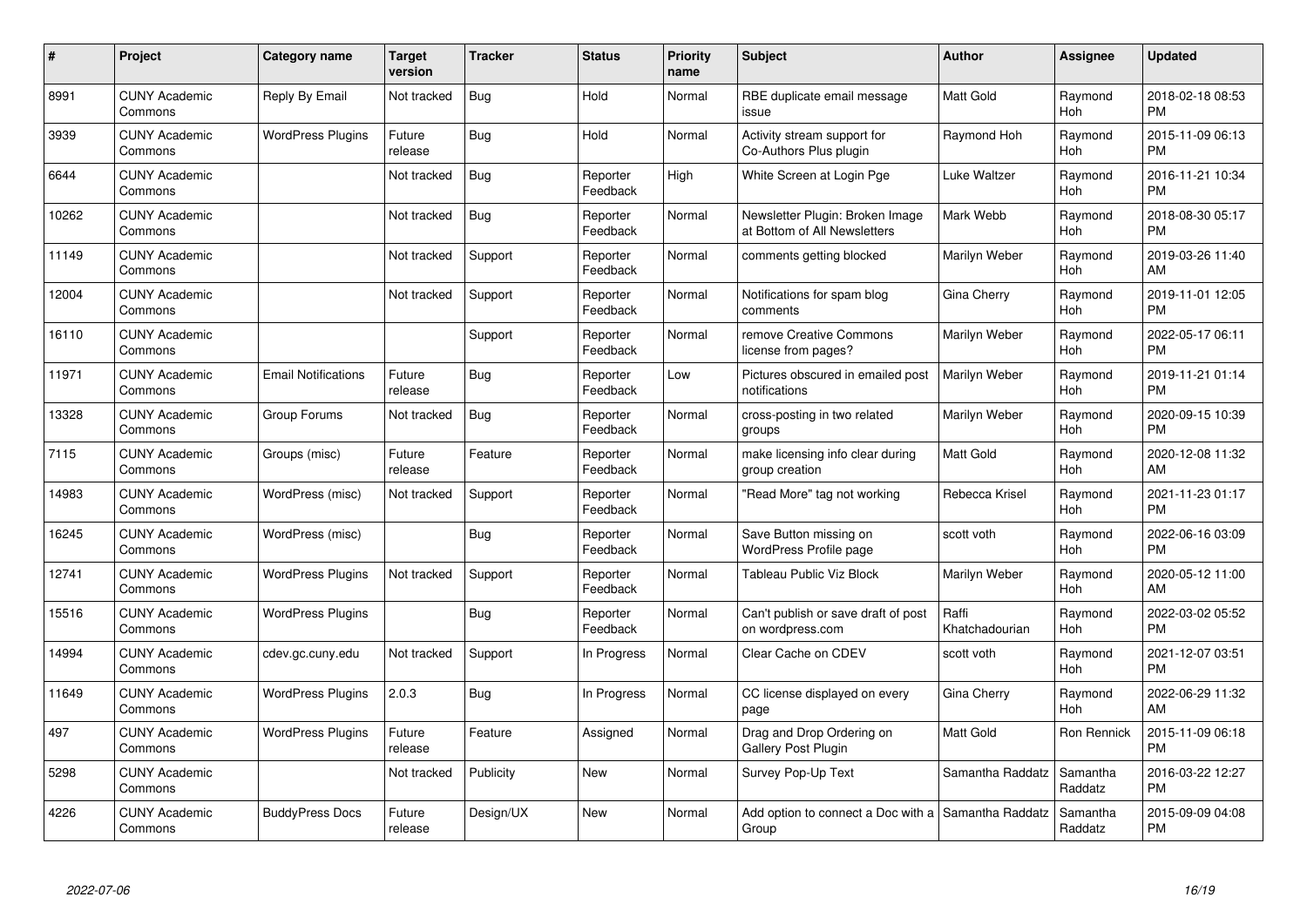| #    | Project                         | Category name           | <b>Target</b><br>version | <b>Tracker</b> | <b>Status</b> | <b>Priority</b><br>name | <b>Subject</b>                                                                                                                                        | Author                  | <b>Assignee</b>     | <b>Updated</b>                |
|------|---------------------------------|-------------------------|--------------------------|----------------|---------------|-------------------------|-------------------------------------------------------------------------------------------------------------------------------------------------------|-------------------------|---------------------|-------------------------------|
| 4253 | <b>CUNY Academic</b><br>Commons | <b>Public Portfolio</b> | Future<br>release        | Design/UX      | <b>New</b>    | Normal                  | Encourage users to add portfolio<br>content                                                                                                           | Samantha Raddatz        | Samantha<br>Raddatz | 2015-07-07 11:32<br>AM        |
| 4622 | <b>CUNY Academic</b><br>Commons | <b>Public Portfolio</b> | Future<br>release        | Design/UX      | <b>New</b>    | Normal                  | <b>Profile Visibility Settings</b>                                                                                                                    | Samantha Raddatz        | Samantha<br>Raddatz | 2015-09-21 12:18<br><b>PM</b> |
| 308  | <b>CUNY Academic</b><br>Commons | Registration            | Future<br>release        | Feature        | New           | Normal                  | Group recommendations for<br>signup process                                                                                                           | Boone Gorges            | Samantha<br>Raddatz | 2015-11-09 05:07<br><b>PM</b> |
| 5050 | <b>CUNY Academic</b><br>Commons | Social Paper            | Future<br>release        | Feature        | New           | Low                     | Making comments visible in SP<br>editing mode (SP suggestion #1)                                                                                      | Marilyn Weber           | Samantha<br>Raddatz | 2019-09-17 11:10<br><b>PM</b> |
| 5053 | <b>CUNY Academic</b><br>Commons | Social Paper            | Future<br>release        | Feature        | New           | Low                     | Scrollable menu to add readers<br>(SP suggestion #4)                                                                                                  | Marilyn Weber           | Samantha<br>Raddatz | 2016-04-21 05:21<br><b>PM</b> |
| 5058 | <b>CUNY Academic</b><br>Commons | Social Paper            | Future<br>release        | Feature        | New           | Low                     | Can there be a clearer signal that<br>even when comments have<br>already been made you add<br>comments by clicking on the side?<br>(SP suggestion #5) | Marilyn Weber           | Samantha<br>Raddatz | 2016-02-11 10:24<br><b>PM</b> |
| 5183 | <b>CUNY Academic</b><br>Commons | <b>Social Paper</b>     | Future<br>release        | Design/UX      | <b>New</b>    | Normal                  | Creating a new paper when<br>viewing an existing paper                                                                                                | Raffi<br>Khatchadourian | Samantha<br>Raddatz | 2016-02-02 12:09<br><b>PM</b> |
| 5397 | <b>CUNY Academic</b><br>Commons | Social Paper            | Future<br>release        | Feature        | <b>New</b>    | Normal                  | frustrating to have to<br>enable/disable in SP                                                                                                        | Marilyn Weber           | Samantha<br>Raddatz | 2016-04-20 03:39<br><b>PM</b> |
| 4235 | <b>CUNY Academic</b><br>Commons |                         | Not tracked              | Design/UX      | Assigned      | Normal                  | Explore user experience around<br>comments on forum topics vs docs                                                                                    | <b>Matt Gold</b>        | Samantha<br>Raddatz | 2015-07-21 10:23<br>AM        |
| 310  | <b>CUNY Academic</b><br>Commons | BuddyPress (misc)       | Future<br>release        | Feature        | Assigned      | Low                     | <b>Friend Request Email</b>                                                                                                                           | <b>Matt Gold</b>        | Samantha<br>Raddatz | 2015-11-09 05:08<br><b>PM</b> |
| 4027 | <b>CUNY Academic</b><br>Commons | Commons In A Box        | Not tracked              | Design/UX      | Assigned      | Normal                  | Usability review of CBOX update<br>procedures                                                                                                         | <b>Matt Gold</b>        | Samantha<br>Raddatz | 2015-05-11 06:36<br><b>PM</b> |
| 653  | <b>CUNY Academic</b><br>Commons | Group Blogs             | Future<br>release        | Feature        | Assigned      | Normal                  | Redesign Integration of Groups<br>and Blogs                                                                                                           | <b>Matt Gold</b>        | Samantha<br>Raddatz | 2015-11-09 05:40<br><b>PM</b> |
| 4221 | <b>CUNY Academic</b><br>Commons | Group Forums            | Future<br>release        | Design/UX      | Assigned      | Normal                  | Add 'Number of Posts' display<br>option to Forum page                                                                                                 | Samantha Raddatz        | Samantha<br>Raddatz | 2015-06-26 02:21<br><b>PM</b> |
| 481  | <b>CUNY Academic</b><br>Commons | Groups (misc)           | Future<br>release        | Feature        | Assigned      | Normal                  | ability to archive inactive groups<br>and blogs                                                                                                       | Michael Mandiberg       | Samantha<br>Raddatz | 2015-11-09 05:56<br><b>PM</b> |
| 3458 | <b>CUNY Academic</b><br>Commons | Groups (misc)           | Future<br>release        | Feature        | Assigned      | Normal                  | Filter Members of Group by<br>Campus                                                                                                                  | Michael Smith           | Samantha<br>Raddatz | 2014-09-26 08:32<br><b>PM</b> |
| 4404 | <b>CUNY Academic</b><br>Commons | <b>Public Portfolio</b> | Future<br>release        | Design/UX      | Assigned      | Normal                  | Change color of permissions info<br>on portfolio editing interface                                                                                    | <b>Matt Gold</b>        | Samantha<br>Raddatz | 2015-08-11 05:28<br><b>PM</b> |
| 5225 | <b>CUNY Academic</b><br>Commons | Registration            | Future<br>release        | Feature        | Assigned      | Normal                  | On-boarding Issues                                                                                                                                    | Luke Waltzer            | Samantha<br>Raddatz | 2016-02-12 02:58<br><b>PM</b> |
| 3473 | <b>CUNY Academic</b><br>Commons | <b>User Experience</b>  | Future<br>release        | Feature        | Assigned      | Normal                  | Commons profile: Add help info<br>about "Positions" replacing "title"                                                                                 | Keith Miyake            | Samantha<br>Raddatz | 2015-11-09 02:28<br><b>PM</b> |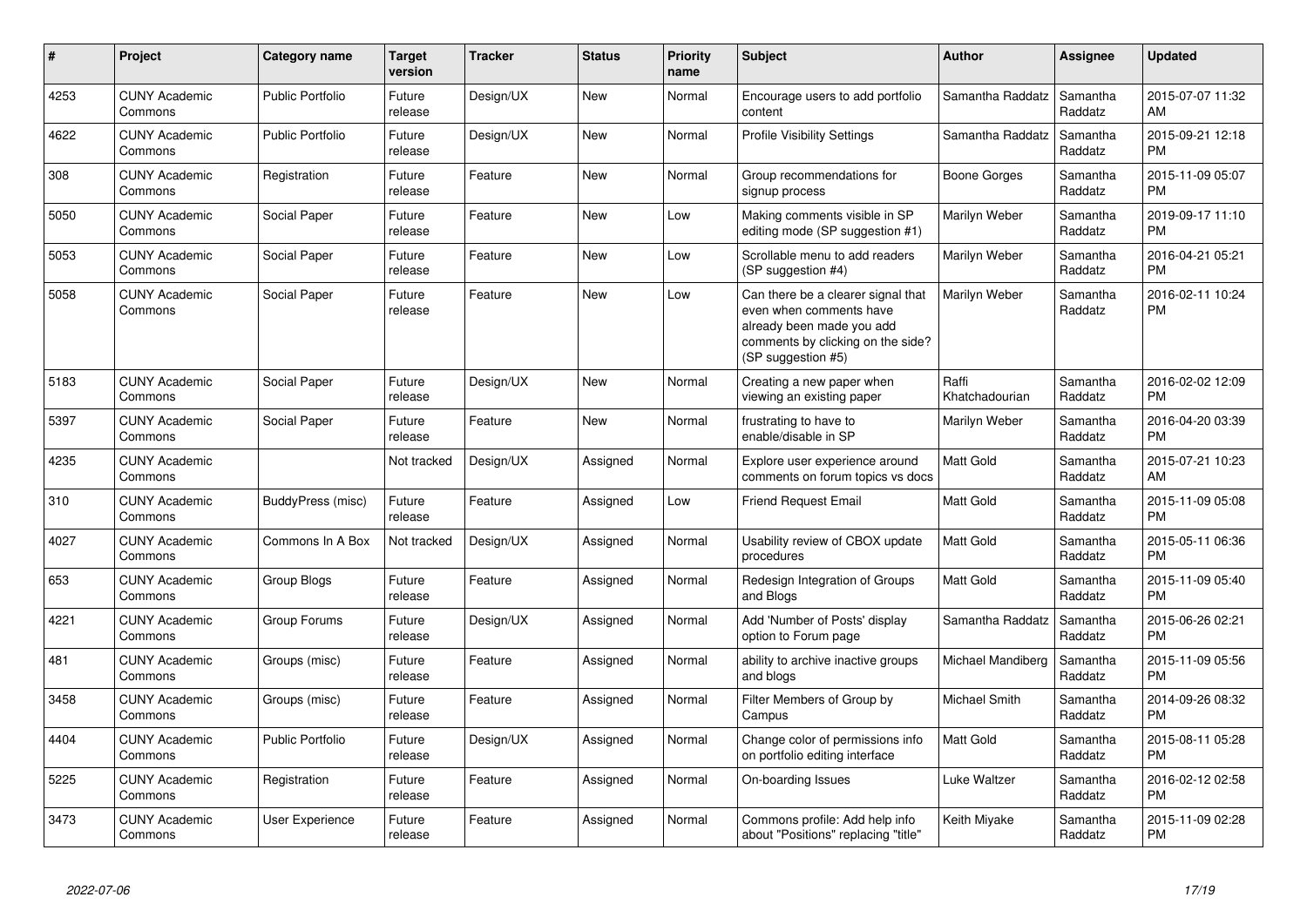| $\pmb{\#}$ | Project                         | <b>Category name</b>        | <b>Target</b><br>version | <b>Tracker</b> | <b>Status</b>        | <b>Priority</b><br>name | <b>Subject</b>                                                                                                                               | <b>Author</b>          | <b>Assignee</b>     | <b>Updated</b>                |
|------------|---------------------------------|-----------------------------|--------------------------|----------------|----------------------|-------------------------|----------------------------------------------------------------------------------------------------------------------------------------------|------------------------|---------------------|-------------------------------|
| 4661       | <b>CUNY Academic</b><br>Commons | User Experience             | Future<br>release        | Bug            | Assigned             | Normal                  | Simplify Events text                                                                                                                         | <b>Matt Gold</b>       | Samantha<br>Raddatz | 2015-10-02 09:06<br><b>PM</b> |
| 1105       | <b>CUNY Academic</b><br>Commons | WordPress (misc)            | Future<br>release        | Feature        | Assigned             | Normal                  | <b>Rephrase Blog Privacy Options</b>                                                                                                         | <b>Matt Gold</b>       | Samantha<br>Raddatz | 2015-11-09 06:19<br><b>PM</b> |
| 4986       | <b>CUNY Academic</b><br>Commons | ZenDesk                     | Not tracked              | Support        | Assigned             | Normal                  | Prepare documentation for<br>Zendesk re web widget                                                                                           | <b>Matt Gold</b>       | Samantha<br>Raddatz | 2016-02-25 03:09<br><b>PM</b> |
| 5317       | <b>CUNY Academic</b><br>Commons | Group Blogs                 | Not tracked              | <b>Bug</b>     | Reporter<br>Feedback | Normal                  | Notifications of New Post Didn't<br>Come                                                                                                     | Luke Waltzer           | Samantha<br>Raddatz | 2016-03-21 10:41<br><b>PM</b> |
| 1456       | <b>CUNY Academic</b><br>Commons | Group Invitations           | Future<br>release        | Feature        | Reporter<br>Feedback | Low                     | Invite to Group Button from Profile<br>Field                                                                                                 | Matt Gold              | Samantha<br>Raddatz | 2015-11-09 05:59<br><b>PM</b> |
| 10439      | <b>CUNY Academic</b><br>Commons | Design                      | 2.1.0                    | Design/UX      | New                  | Normal                  | <b>Create Style Guide for Commons</b>                                                                                                        | Sonja Leix             | Sara Cannon         | 2022-06-28 01:43<br><b>PM</b> |
| 10580      | <b>CUNY Academic</b><br>Commons | Information<br>Architecture | Future<br>release        | Design/UX      | <b>New</b>           | Normal                  | Primary nav item review                                                                                                                      | Boone Gorges           | Sara Cannon         | 2022-06-28 01:29<br><b>PM</b> |
| 2612       | <b>CUNY Academic</b><br>Commons |                             | Not tracked              | Publicity      | Assigned             | Normal                  | Pinterest site for the Commons                                                                                                               | local admin            | Sarah<br>Morgano    | 2016-03-04 11:19<br>AM        |
| 3510       | <b>CUNY Academic</b><br>Commons | Publicity                   | 1.7                      | Publicity      | Assigned             | Normal                  | Post on the News Blog re: 'My<br>Commons'                                                                                                    | Micki Kaufman          | Sarah<br>Morgano    | 2014-10-15 11:18<br>AM        |
| 3511       | <b>CUNY Academic</b><br>Commons | Publicity                   | 1.7                      | Publicity      | Assigned             | Normal                  | Social media for 1.7                                                                                                                         | Micki Kaufman          | Sarah<br>Morgano    | 2014-10-14 03:32<br><b>PM</b> |
| 5826       | <b>CUNY Academic</b><br>Commons | <b>WordPress Plugins</b>    | Future<br>release        | Support        | Reporter<br>Feedback | Normal                  | <b>Remove Subscription Options</b><br>plugin from directory                                                                                  | Sarah Morgano          | Sarah<br>Morgano    | 2016-10-21 04:14<br><b>PM</b> |
| 9908       | <b>CUNY Academic</b><br>Commons |                             | Not tracked              | Feature        | New                  | Normal                  | Is it possible to send email<br>updates to users (or an email<br>address not on the list) for only a<br>single page AFTER being<br>prompted? | <b>Michael Shields</b> | scott voth          | 2018-06-11 01:34<br><b>PM</b> |
| 14394      | <b>CUNY Academic</b><br>Commons |                             | Not tracked              | Feature        | New                  | Normal                  | Commons News Site - redesign                                                                                                                 | scott voth             | scott voth          | 2021-09-14 10:46<br>AM        |
| 11883      | <b>CUNY Academic</b><br>Commons | Help/Codex                  | Not tracked              | Support        | New                  | Normal                  | Need Embedding Help Page<br>Update (Tableau)                                                                                                 | Anthony Wheeler        | scott voth          | 2019-09-24 08:49<br>AM        |
| 3565       | <b>CUNY Academic</b><br>Commons | My Commons                  | Not tracked              | Documentation  | <b>New</b>           | Normal                  | Load Newest inconsistencies                                                                                                                  | Chris Stein            | scott voth          | 2015-11-09 01:16<br><b>PM</b> |
| 14787      | <b>CUNY Academic</b><br>Commons | Plugin Packages             | Future<br>release        | Feature        | <b>New</b>           | Normal                  | Creating a "Design" plugin<br>package                                                                                                        | Laurie Hurson          | scott voth          | 2022-04-27 04:56<br><b>PM</b> |
| 12247      | <b>CUNY Academic</b><br>Commons | Publicity                   | Not tracked              | Support        | <b>New</b>           | Normal                  | <b>Screenshot of First Commons</b><br>Homepage                                                                                               | scott voth             | scott voth          | 2020-01-14 12:08<br><b>PM</b> |
| 4222       | <b>CUNY Academic</b><br>Commons | <b>User Experience</b>      | Future<br>release        | Design/UX      | <b>New</b>           | Normal                  | Add information to 'Delete<br>Account' page                                                                                                  | Samantha Raddatz       | scott voth          | 2015-06-26 11:35<br>AM        |